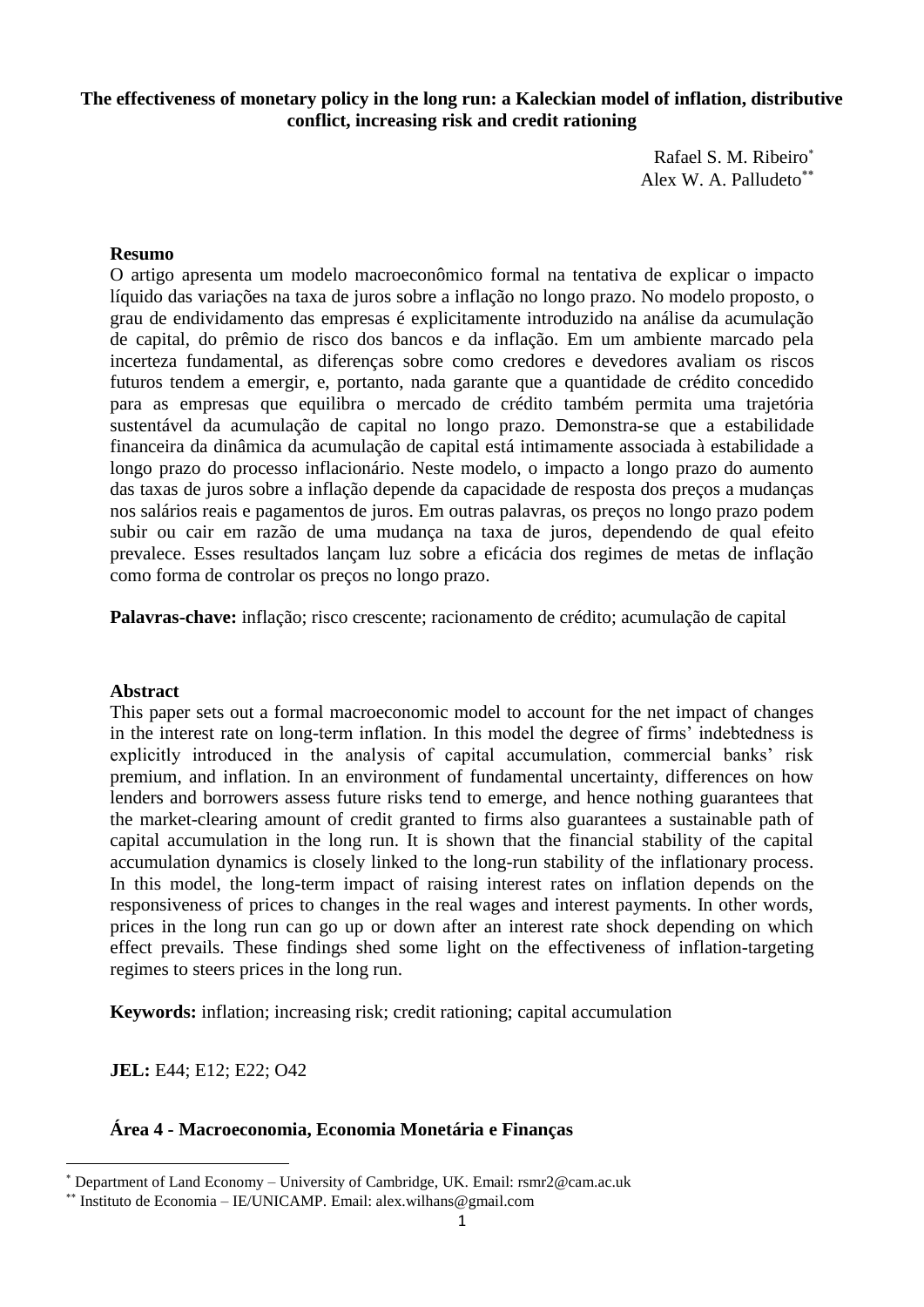### **1 Introduction**

 $\overline{a}$ 

From the standpoint of mainstream economists, inflation is mainly caused by excess demand. According to the New Consensus Macroeconomics<sup>1</sup> paradigm if the market interest rate is lower than the natural interest rate, then the excess of money supply will lead to an unemployment rate that is also lower than the non-accelerating inflation rate of unemployment (NAIRU). The NAIRU is a long-run equilibrium rate of unemployment which depends exclusively on structural factors such as the labour market regulations and social programs, for instance. In this spirit, the Central Bank sets a target inflation rate and uses shortterm interest rates, its main monetary policy instrument, in order to fine-tune the economy and steer prices.

Post-Keynesian economists, on the other hand, reject the idea that inflation is caused by excess money supply, once the money supply is considered to be endogenous. They also do not believe in the existence of a NAIRU, since the unemployment rate in the short and in the long run depends of firm's expectations about the effective demand. In Post-Keynesian theory inflation is caused mainly by distribution conflict between workers and capitalists instead of excess money supply. In spite of these issues, some authors have shown that inflation targeting is not completely incompatible with the Post-Keynesian theory (Davidson, 2006; Sawyer, 2006; Lima and Setterfield, 2008) and hence analyse the impact of interest rate shocks on prices.

However, the Post-Keynesian inflation-targeting policies, like the New Consensus policies, are basically concerned about the short-run time frame. Very few works examine the consequences of interest rate shocks on the inflation rate in the long run. Hein (2008) and Hein and Stockhammer (2011) developed a Kaleckian model where inflation-targeting monetary policies can control accelerating inflation in the short run by decreasing the employment rate until it matches the 'stable inflation rate of employment' (SIRE). In the long run, however, the SIRE becomes endogenous to the interest rate and hence a contractionary monetary policy, in these models, affects differently the actual unemployment rate and the SIRE. Thus, if a raising interest rate reduces more the SIRE than the actual employment rate, then the bargaining power of workers increases, wages accelerate and prices speed up. It can only happen because these models assume that wages are positively related to the gap between the actual rate of capacity utilization and the equilibrium capacity utilization that corresponds to SIRE. Therefore, in these models, long-run price instability is essentially caused by a mismatch between the actual and the equilibrium rates of capacity utilization. Nonetheless, by assuming that the amount of credit granted to firms relative to the capital stock remains constant, these models neglect the fact that changes in the price of loans (the interest rate) affect the quantity of loans.

By relaxing the assumption of a constant debt-capital ratio, this work aims to show how raising interest rates change the debt structure of firms and hence affect the long-run inflation rate. In a scenario of fundamental uncertainty, borrowers and lenders tend to form different expectations about the future. Firms and commercial banks are unable to know objectively the maximum amount of loans that firms can take without becoming insolvent, and hence lenders are likely to limit the supply of additional credit. But even if borrowers and lenders agree on the market-clearing amount of loans, nothing guarantees that the equilibrium amount of credit granted to firms also ensures their solvency over time. In times of exceedingly high optimism lenders may be willing to supply credit until the point where firms are unable to repay their debts. Since firms set a mark-up over their prime costs, raising wages and interest payments are identified in this work as the main causes of long-term inflation. As discussed below, a contractionary monetary policy is more likely to reduce wages and increase the interest payments from firms to rentiers. Therefore, only if the negative impact of raising interest rates on wages overcompensates the increase in the interest payments, then the long-term inflation will be reduced. We also show that in the case of a

 $1$  The New Consensus Macroeconomics models are characterised by three key components: (i) an aggregate demand curve; (ii) a short-run Phillips curve that relates the inflation rate to the output gap; (iii) a Central Bank reaction function, that is, the Taylor Rule. For more details see Clarida *et al* (1999), Taylor (2000) and Meyer (2001).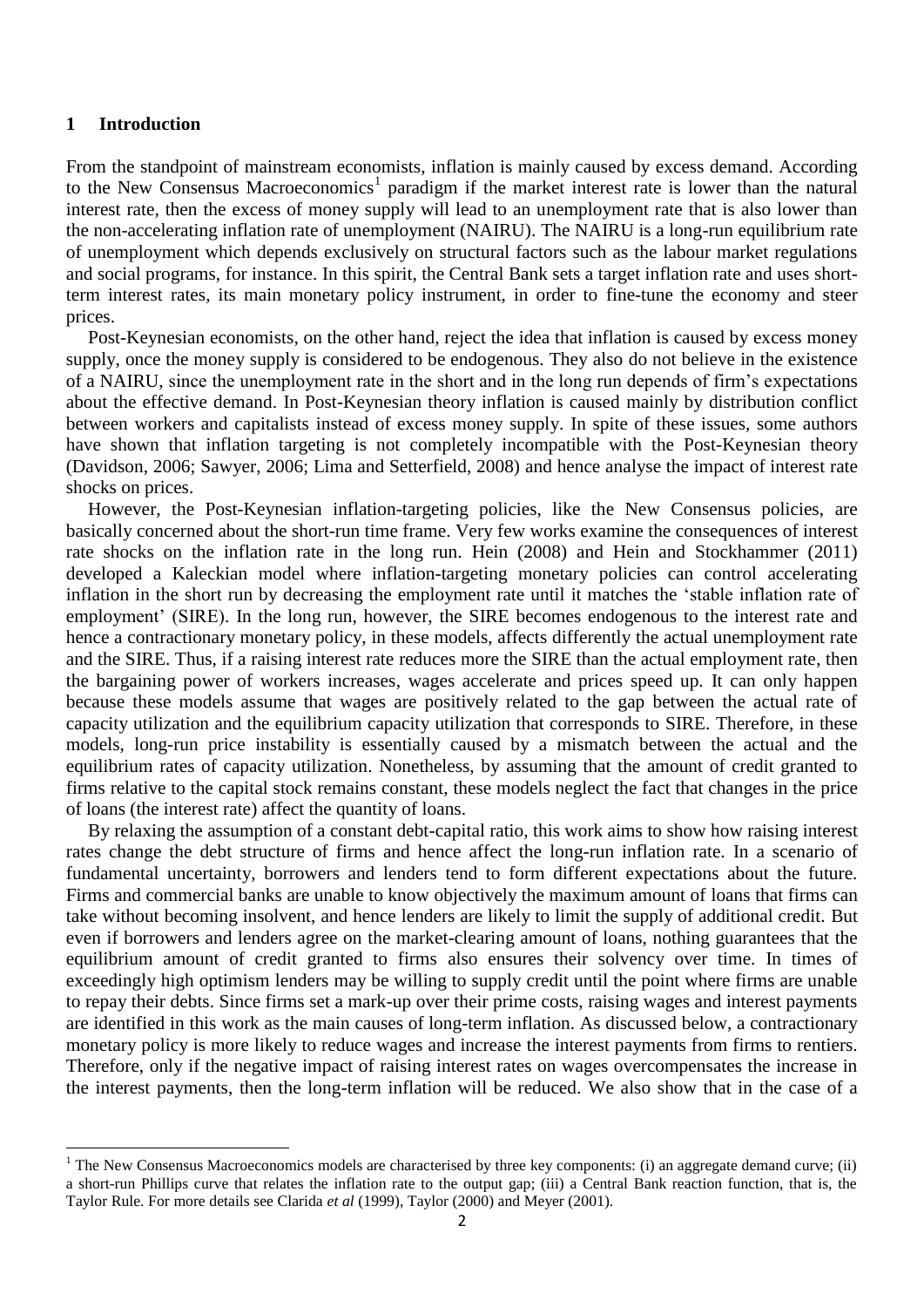financially unstable system, a mix of expansionary fiscal and monetary policies might help to bring the economy back to a stable, solvent path.

# **2 The model**

We assume a one-sector, closed economy. We also assume a fixed-coefficient production function where labour  $(L)$  and capital  $(K)$  are used as factors of production. Since we suppose a constant capital-potential output ratio, the capacity utilization  $(u)$  is given by the output-capital ratio. Given the existence of excess capacity, the rate of capacity utilization must adjust to accommodate excess demand or supply.

# **2.1 Classes**

There are two classes in the economy, workers and capitalists. Workers earn only wages  $(W)$  and consume all their income. Capitalists are divided into entrepreneurs and rentiers. Entrepreneurs earn profits of enterprises and save a constant fraction of their income. Rentiers earn income from the stock of credit granted to firms at a given market interest rate  $(i)$  and also save a constant fraction of their income. Total income is given by

$$
Y = (W/P)L + \Pi
$$
  
\n
$$
u = \sigma u + r
$$
  
\n
$$
\sigma = (W/Pa)
$$
  
\n
$$
r = \Pi/K = (1 - \sigma)u
$$
  
\n(4)

where P is the price level,  $\sigma$  is the wage share of income, Π is total profit, r is the profit rate and  $a = Y/L$ is the labour productivity. Following Hein (2008), we split total profits ( $\Pi$ ) into profits of firms ( $\Pi_c$ ) and income of rentiers  $(\Pi_f)$ 

$$
\Pi = \Pi_c + \Pi_f = \Pi_c + iB \tag{5}
$$

where  $B$  is the stock of credit granted to firms.

The debt-capital ratio is

$$
\lambda = B/K \tag{6}
$$

### **2.2 Interest rate and the endogenous risk premium**

The nominal interest rate  $(i_n)$  is given by the sum of the *ex-ante* real interest rate  $(i_r^e)$  and the expected inflation  $(p^e)$ 

$$
i_n = i_r^e + p^e \tag{7}
$$

Following Lima and Setterfield (2008), we assume that the Central Bank is credibly committed to achieve the inflation target,  $p<sup>T</sup>$ . This creates a conventional anchor for the expectations of decision makers, so that

$$
p^e = p^T \tag{9}
$$

Since there is no unexpected inflation, *ex-ante* and *ex-post* nominal interest rate are equal, and hence

$$
i_n = i_r + p^T \tag{10}
$$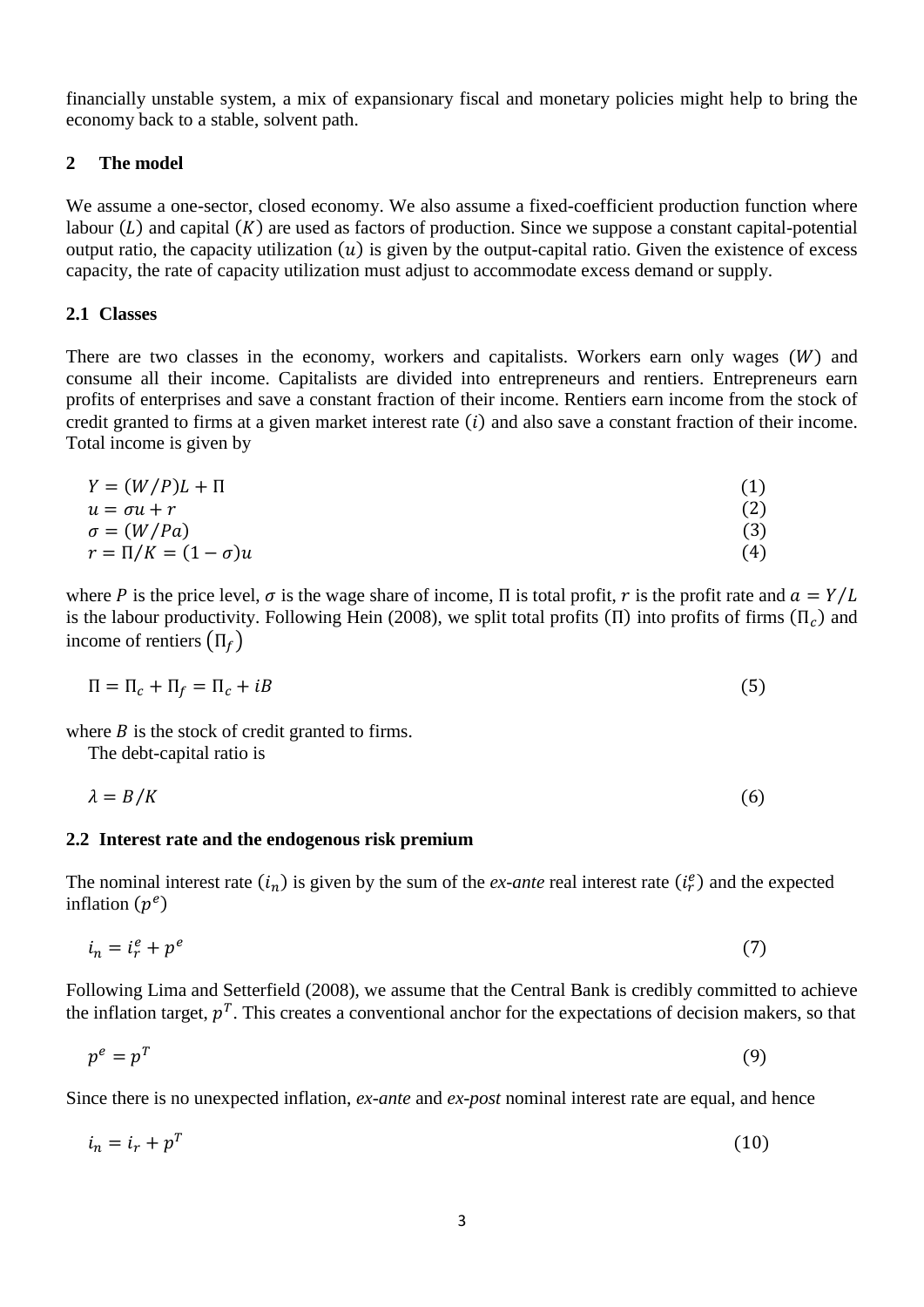Commercial banks calculate the nominal market interest rate  $(i)$  by marking up the benchmark nominal interest rate set by the Central Bank  $(i_{CR})$ 

$$
i = i_{CB} + \phi \tag{11}
$$

where  $\phi$  is the risk and liquidity premium. This mark-up is a risk and liquidity premium set by commercial banks and depends on the degree of competition in the banking sector, the debt-capital ratio, and the capacity utilization, as follows

$$
\phi = \phi_0 + \phi_1 \lambda - \phi_2 u \tag{12}
$$

where  $\phi_0, \phi_1, \phi_2 > 0$ . The intercept  $\phi_0$  stands for the degree of monopoly in the banking system. We follow Charles (2008) and assume that the risk premium is positively related to the debt-capital ratio. From the perspective of the bankers, and assuming the size of all firms of the economy are identical, the higher the firms' debt as a proportion of their stock of capital, the higher the default risk perceived by the banks, and hence the higher the risk and liquidity premium lenders will require in order to financing new capital goods. Accordingly, the increasing risk, from the lenders' standpoint, due to a raising debt-capital ratio can be seen as a constraint to the supply of loans to firms and hence to the process of capital accumulation itself. This mechanism is inspired by Kalecki's (1937) principle of increasing risk. According to the author, as investments grow, this happens because: i) the greater is the investment the more is his wealth position endangered in the event of unsuccessful business; ii) the greater is the investment the more is the danger of illiquidity. Even though, in this case, Kalecki's (1937) principle refers to the risk perception from the firms' standpoint, in this work we suggest it also can be used to understand how lenders perceive risk. As Kalecki himself pointed out, "[i]f, however, the entrepreneur is not cautious in his investment activity it is the creditor who imposes on his calculation the burden of increasing risk charging the successive portions of credits above a certain amount with rising rate of interest" (Kalecki, 1937, p. 442). Moreover, it is worth noting that in this work the principle of increasing risk is not used with respect to the capital stock, as in Kalecki (1937). Instead, here, this principle is associated with the proportion of capital goods financed by loans in the total capital stock. In this way, a more accurate relationship can be stablished between the capital accumulation and the borrowers' solvency, as perceived by lenders. The equation (12) also assumes that the capacity utilization is positively related to the risk premium (Lima and Meirelles, 2007). More buoyant demand conditions reduce the bank's liquidity preference and hence lower  $\phi$ .

By assuming that the risk and liquidity premia is positively related to changes in the amount of credit granted to firms, we follow the Post-Keynesian structuralist endogenous money theory (Minsky, 1975; Palley, 1996). Here it is assumed that any increase in the demand for loans and, consequently, deposits with commercial banks is fully accommodated by the central bank's supply of monetary reserves. This assumption falls in line with the horizontalist view developed by Kaldor (1982) and Lavoie (1984). However, unlike the horizontalist view, where the risk and liquidity premium set by commercial banks over the benchmark interest rate is unaffected by increasing credit demand, we follow the structuralists by claiming that, as the credit supply granted to firms increase, commercial banks start to worry about the liquidity of their own portfolios and of their borrowers. This leads commercial banks to restrict the amount of loans by raising the market interest rate. In other words, it is assumed that an increase in the credit supply granted to firms increases the liquidity and risk premia of commercial banks, even if the base rate set by the central bank remains constant<sup>2</sup>. Following Hein (2008), Figure 1 represents the structuralist endogenous money theory with complete accommodation of the central bank.

### [FIGURE 1]

 $\overline{a}$ 

 $2^2$  For a survey of the debate between accomodationists and structuralists see Arestis and Sawyer (2006), Hein (2008) and Lavoie (2014).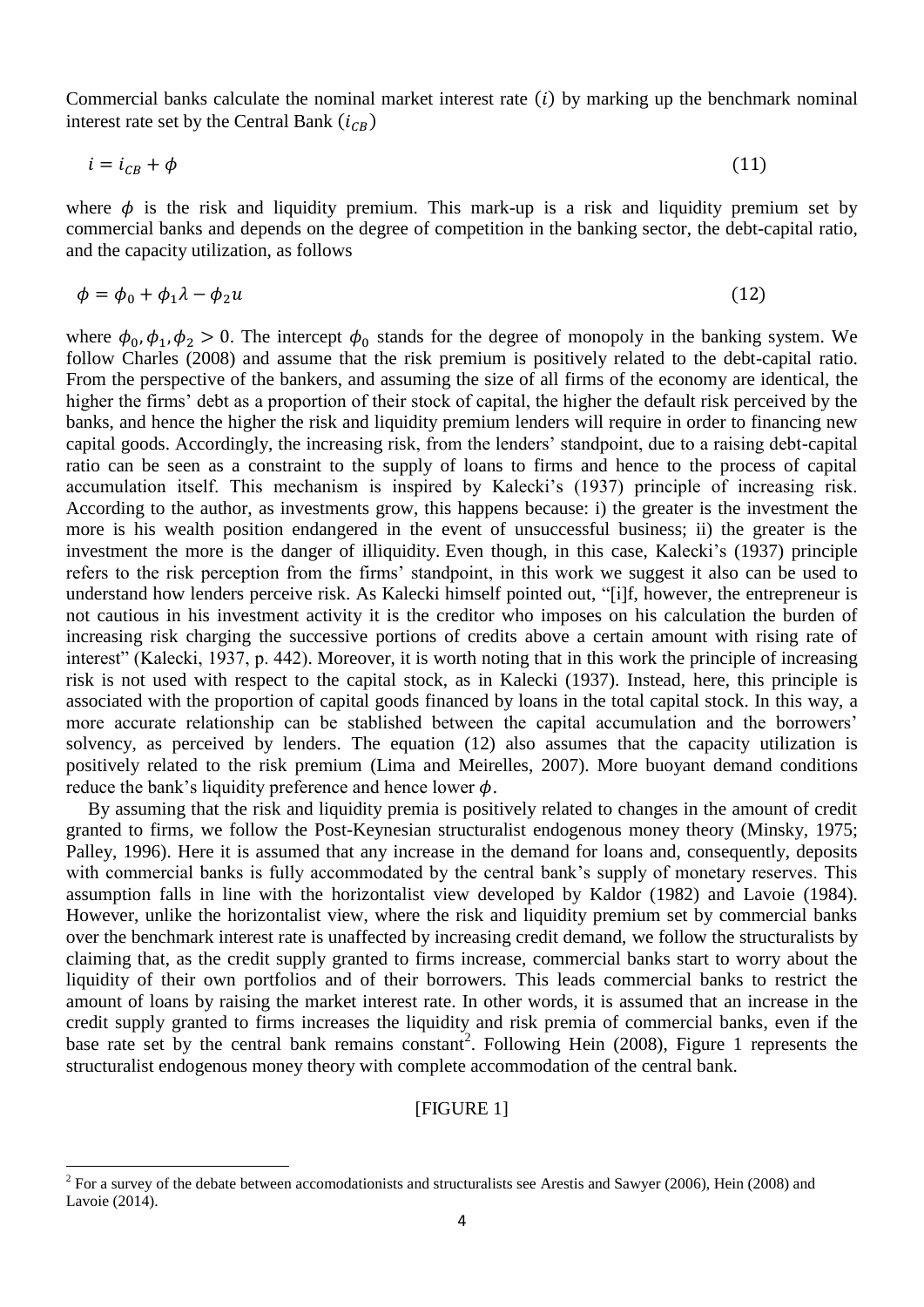where  $B^S$  and  $B^D$  are the supply and demand for loans respectively, D is the deposits with commercial banks, M is the money reserves and  $M<sup>S</sup>$  is the money supply. Figure 1 illustrates how the demand for credit creates deposits which, in turn, make reserves.

Nevertheless, borrowers and lenders may disagree about how much credit should be granted to firms (Wolfson, 1996). There is a difference between the firms' demand for loans, according to the firms' own perception, and the firms' demand for loans, from the rentiers' standpoint. In Figure 2 below the borrower's demand for credit is represented by the notional demand curve,  $B^{DN}$ , and the credit demand by creditworthy borrowers from the lender's perspective is represented by the effective demand curve,  $B^{DE}$ . This difference exists because, in a scenario of fundamental uncertainty, borrowers and lenders tend to form asymmetric expectations about the future. By fundamental uncertainty, we mean that, due to sudden and constant transformations in the world, there is always a great amount of information about the future that cannot be known *ex ante* by decision makers, since the future is yet to be created; therefore, probabilities, whether objective or subjective, cannot be attributed to a list of possible future events as this list itself cannot be known<sup>3</sup>. In this scenario, banks manage to set a series of creditworthiness criteria based on, for instance, the expected profitability of the investment project to be financed, the value of the firms' collateral, the firms' past projects history, and so on. However, the capacity of lenders to thoroughly evaluate the firms' demand for loans that maximises firms' rate of capital accumulation and rentiers income in an environment where decision makers face fundamental uncertainty with respect to the outcomes of current investments remains partly subjective. In this scenario, rentiers may constrain the amount of credit granted to firms even when still there are profitable investment projects to be undertaken. If banks relax those creditworthiness criteria, the risk premium and the market interest rate are reduced, thus allowing an increase in the firms' demand for loans, which raises total profits and capital accumulation. However, if banks relax excessively those criteria, then credit will be granted to firms that should be turned down.

# [FIGURE 2]

Figure 2 illustrates an economy where banks are more risk-averse than firms. At a given market interest rate  $i_0$  banks are willing to grant credit to firms up to the point  $B_E$ , which means that  $B_E B_N$  is equal to the amount of credit rationed. Commercial banks will refuse to finance any investments beyond this point, regardless of the firm's predisposition to pay higher interest rates, up to  $i_1$ . Note that the gap between the effective and the notional demand curves widens as the interest rate increases; it happens because the higher the interest rate the more difficult it is for borrowers to pay their debts<sup>4</sup>.

Even though it is more plausible to assume that banks are more risk-averse than firms, as the latter tend to be more optimistic about their investments whereas the former is usually more prudent, we can imagine that there are times when we find the opposite. This phenomenon is particularly true during periods of crisis, preceded by a rapid expansion of credit. The optimism in the economic boom is abruptly stopped during the crisis, causing the Central Bank to act in an attempt to prevent (or minimise the effect of) credit crunch. However, even in the event of a quick and effective action of the monetary authorities in containing these effects on the financial system, there is no guarantee that firms are willing to take on new debt. It is worth mentioning that in such situations in which the Central Bank was able to re-establish the conditions of liquidity and solvency of the banking sector and hence make it apt to the beginning of a new credit cycle, it is possible that firms still evaluate more carefully the use of external funds. The increased uncertainty generated by the crisis and the possible need to reduce debt in a context which is expected a fall in future demand mean that, despite the recovery of the banking system and liquidity offered, firms are afraid to take more external financing. The following proverb captures with relative accuracy this general framework: "you can lead a horse to water, but you can't make it drink".

 $\ddot{\phantom{a}}$ 

 $3$  For more details about fundamental uncertainty see Dequech (1999).

<sup>&</sup>lt;sup>4</sup> According to New Keynesians, it may also happen due to adverse selection problem. Higher interest rates attract mostly firms willing to undertake excessively risky investments and with no intention to refund the loan in case the profits obtained from these investments are insufficient (Wolfson, 1996).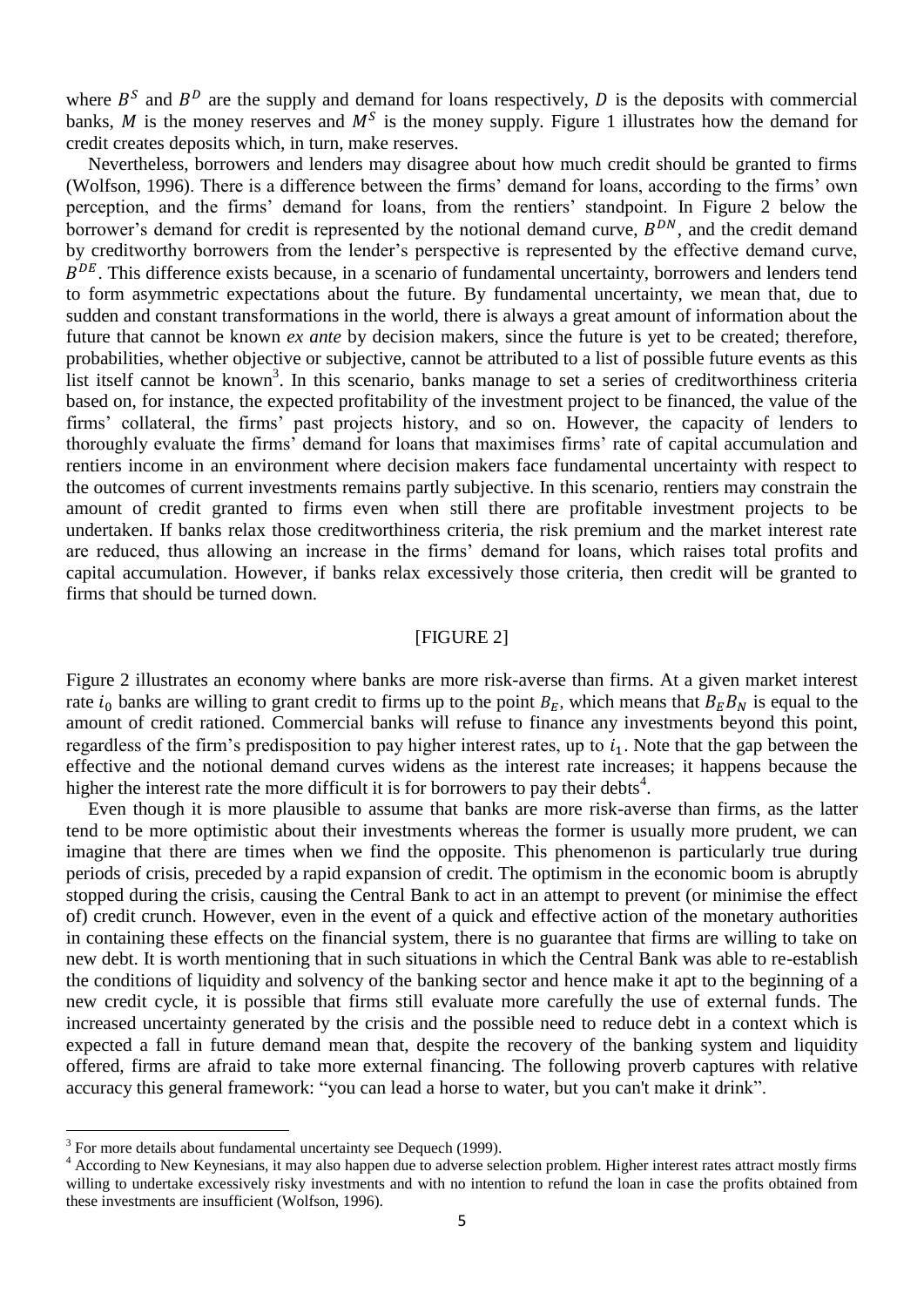#### **2.3 Capital accumulation**

Now we assume that the rate of capital accumulation desired by firms depends on the profit rate retained by firms, and a quadratic function of the debt-capital ratio. The linear function of the capital accumulation plans is given by

$$
g^d = \frac{\Delta K}{K} = \frac{I}{K} = \alpha_0 + \alpha_1 (r - i\lambda) + \alpha_2 (\psi - \lambda) \lambda
$$
\n(13)

where  $\alpha_0, \alpha_1, \alpha_2, \psi > 0$ . Following Kalecki (1971) and Dutt (1984) we argue that the higher the expected profit rate, the higher the propensity of firms to invest. For convenience, we assume that profits expected by firms are equal to current profits. Assuming a bank-based financial system, there are two main forms in which capital goods can be financed: internal funds constituted by retained profits and external funds constituted by debts. Hein (2007) claims that the debt-capital ratio, associated with the interest rate, can only have a negative impact on investments due to its discount effect on profits. More formally, in Hein (2007) and Hein (2008), the partial effect of an increased debt-capital ratio on investments is negative.

Contrastingly, other things held constant, in equation (13) we assume that, in the space  $(\lambda, g^d)$ ,  $g^d$  is concave down on its relevant domain  $\lambda \in \mathbb{R}^+$ . In this quadratic term we also find the parameter  $\psi$ . An increase in the entrepreneurs' animal spirit, higher expected and current profit rates, and more favourable demand conditions tend to encourage borrowers to take more risks and increase the demand for loans, which in turn raises the value of  $\psi$ . More formally, it can be said that  $\psi$  can be better described by an implicit function  $\psi(\psi_0, r, u)$  where  $\psi_0$  is the entrepreneurs' animal spirit. However, let us assume  $\psi$  is constant and normalised to unity  $(\psi = 1)$  – this assumption can be relaxed at the expense of simplicity. With this assumption we can focus more on the effects of credit rationing on the dynamics of the economy. Figure 3 below illustrates equation (13) in the space  $(\lambda, g^d)$ , as follows

### [FIGURE 3]

In this context, prime investments financed by credit manage to boost profits and capital accumulation. In this stage, within the solvency region, an increase in the amount of loans to firms boosts retained profits and capital accumulation. Firms' willingness to borrow more money increases, and so does the investment rate. This dynamics goes until firms reach the critical debt-capital ratio where any additional credit granted to firms is only enough to sustain the maximum rate of capital accumulation. If firms continue to borrow money, any increase in the debt-capital ratio beyond its critical point will reduce firms' retained profits and the investment rate; in this case, firms will fall into the default region. In other words, the principle of increasing risk also holds from the firms' standpoint. However, as aforementioned, there is an important qualification with respect to Kalecki's (1937) original use of the principle of increasing risk. Either from the perspective of lenders or from the perspective of borrowers, here, the risk increases due to a raising debt-capital ratio instead of the expansion of the capital stock. It follows from that that there is a debt-capital ratio,  $\lambda_{maxg^d}$ , that maximises the aggregate investment rate, other things held constant. However, in an environment of fundamental uncertainty, it is impossible for borrowers and lenders to know the maximum amount of loans granted to firms that guarantees solvency over time.

### **2.4 Aggregate saving**

Assuming that excess capacity prevails, capacity utilization adjusts to equalise investments and savings. In this scenario, we have

$$
g^s = \frac{S}{K} = \frac{S_c + S_f}{K} \tag{14}
$$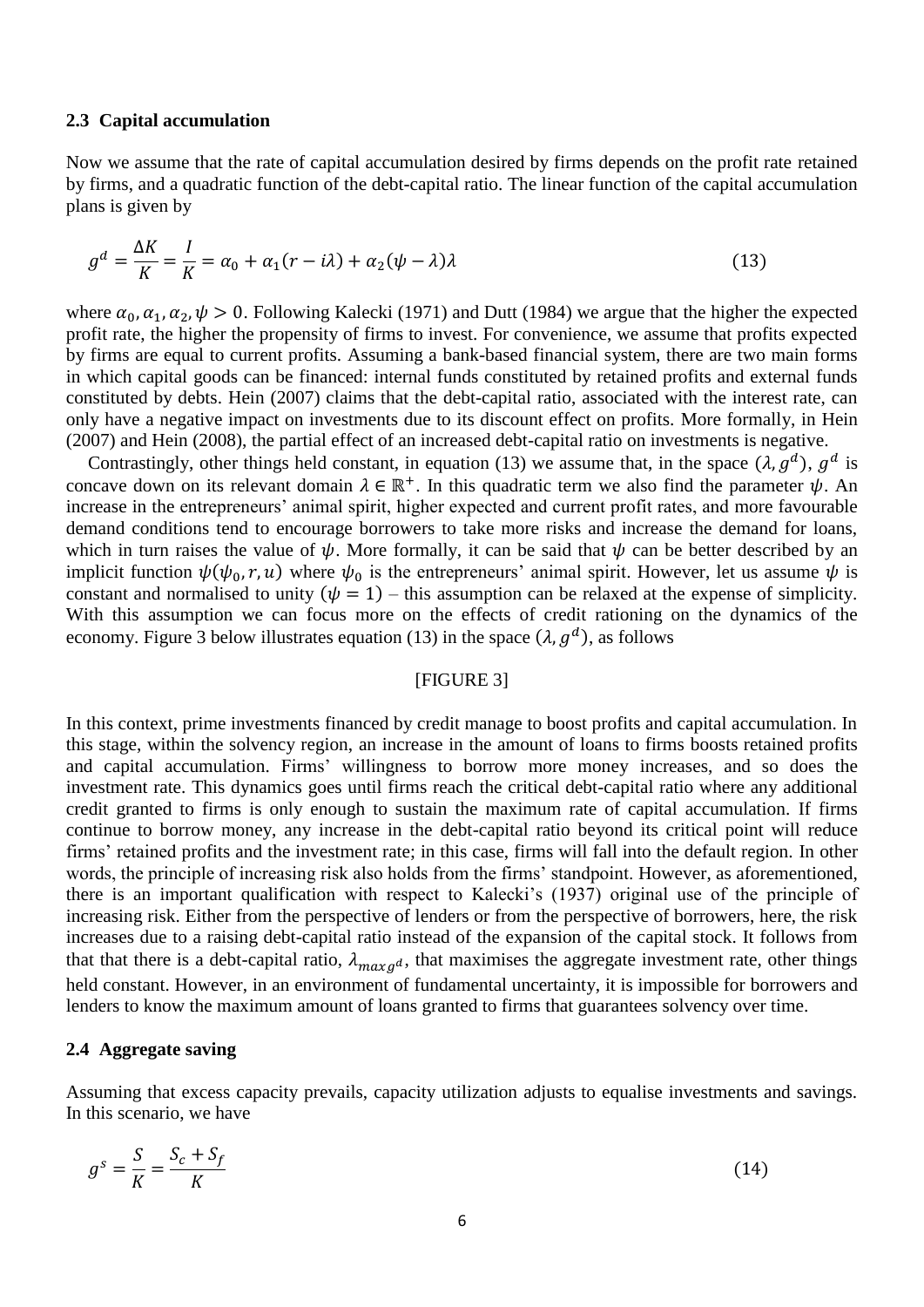It is assumed that entrepreneurs save a constant fraction,  $s_c$ , of the retained profits. From equations (4),  $(5)$  and  $(6)$ , we obtain

$$
\frac{S_c}{K} = s_c \frac{\Pi_c}{K} = s_c \frac{(\Pi - \Pi_f)}{K} = s_c [r - i\lambda]
$$
\n(15)

Rentiers also save a constant fraction,  $s_f$ , from the income they receive from the stock of credit granted to firms

$$
\frac{S_f}{K} = s_f \frac{\Pi_f}{K} = s_f i \lambda \tag{16}
$$

Substituting  $(16)$  and  $(15)$  in  $(14)$ , we have

$$
g^s = s_c[r - i\lambda] + s_f i\lambda = s_c r + (s_f - s_c) i\lambda
$$
\n(17)

Assuming, for simplicity,  $s_f = s_c$ , we obtain the so-called Cambridge equation

$$
g^s = s_c r \tag{18}
$$

### **2.5 The goods market equilibrium capacity utilization and growth**

When there is excess capacity, capacity utilization adjusts to equalise the desired and the actual rates of capital accumulation so that in the goods market equilibrium we have  $g^d = g^s$ . From equations (18), (13), (12), (11) and (4), we have

$$
\alpha_0 + \alpha_1 [(1 - \sigma)u - (i_{CB} + \phi_0 + \phi_1 \lambda - \phi_2 u)\lambda] + \alpha_2 (1 - \lambda)\lambda = s_c (1 - \sigma)u \tag{19}
$$

Solving for  $u$  we have the equilibrium capacity utilization:

$$
u^* = \frac{\alpha_0 - (i_{CB} + \phi_0 + \phi_1 \lambda)\lambda + \alpha_2 (1 - \lambda)\lambda}{(s_c - \alpha_1)(1 - \sigma) - \alpha_1 \phi_2 \lambda}
$$
(20)

The stability conditions for the equation above is  $(s_c - \alpha_1)(1 - \sigma) - \alpha_1 \phi_2 \lambda > 0$ . Since  $u^* \in (0,1)$  the inequality  $\alpha_0 + \alpha_2(1 - \lambda)\lambda > (i_{CB} + \phi_0 + \phi_1\lambda)\lambda$  must be fulfilled. From equation (20), we can see that the partial derivatives  $u^*_{\sigma} > 0$  and  $u^*_{i_{CB}} < 0$  are unambiguously signed. As for the partial  $u^*_{\lambda}$ , other things being equal, since the quadratic term of the equation (20) is negative, there must be a critical value of debt-capital ratio in the relevant domain, say  $\lambda_{maxu^*}$ , that maximises  $u^*$ . Therefore, if  $\lambda < \lambda_{maxu^*}$ , then  $u_{\lambda}^* > 0$ ; and if  $\lambda_{maxu^*} < \lambda$ , then  $u_{\lambda}^* < 0$ .

If we substitute the equation (20) either in (18) or in (13), we obtain the equilibrium investment rate. Thus, plugging  $(20)$  and  $(4)$  into  $(18)$ , we obtain

$$
g^* = \frac{s_c(1-\sigma)[\alpha_0 - (i_{CB} + \phi_0 + \phi_1\lambda)\lambda + \alpha_2(1-\lambda)\lambda]}{(s_c - \alpha_1)(1-\sigma) - \alpha_1\phi_2\lambda}
$$
(21)

Equation (21) follows the same conditions of stability and existence of equation (20). Like the goods market equilibrium capacity utilization,  $u^*$ , we can also say that there must be a critical value, say  $\lambda_{max}$ , that maximises the equilibrium rate of investment. From equation (21), we can see that the partial derivatives can be signed as  $g_{\sigma}^* = s_c[(1-\sigma)u_{\sigma}^* - u^*] \ge 0$ ,  $g_{i_{CB}}^* < 0$ , and  $g_{\lambda}^* > 0$  for  $\lambda < \lambda_{max}$  and  $g^*_{\lambda}$  < 0 for  $\lambda_{max}$  <  $\lambda$ . Equation (21) is also represented by an inverted U-shaped curve as in Figure 3. The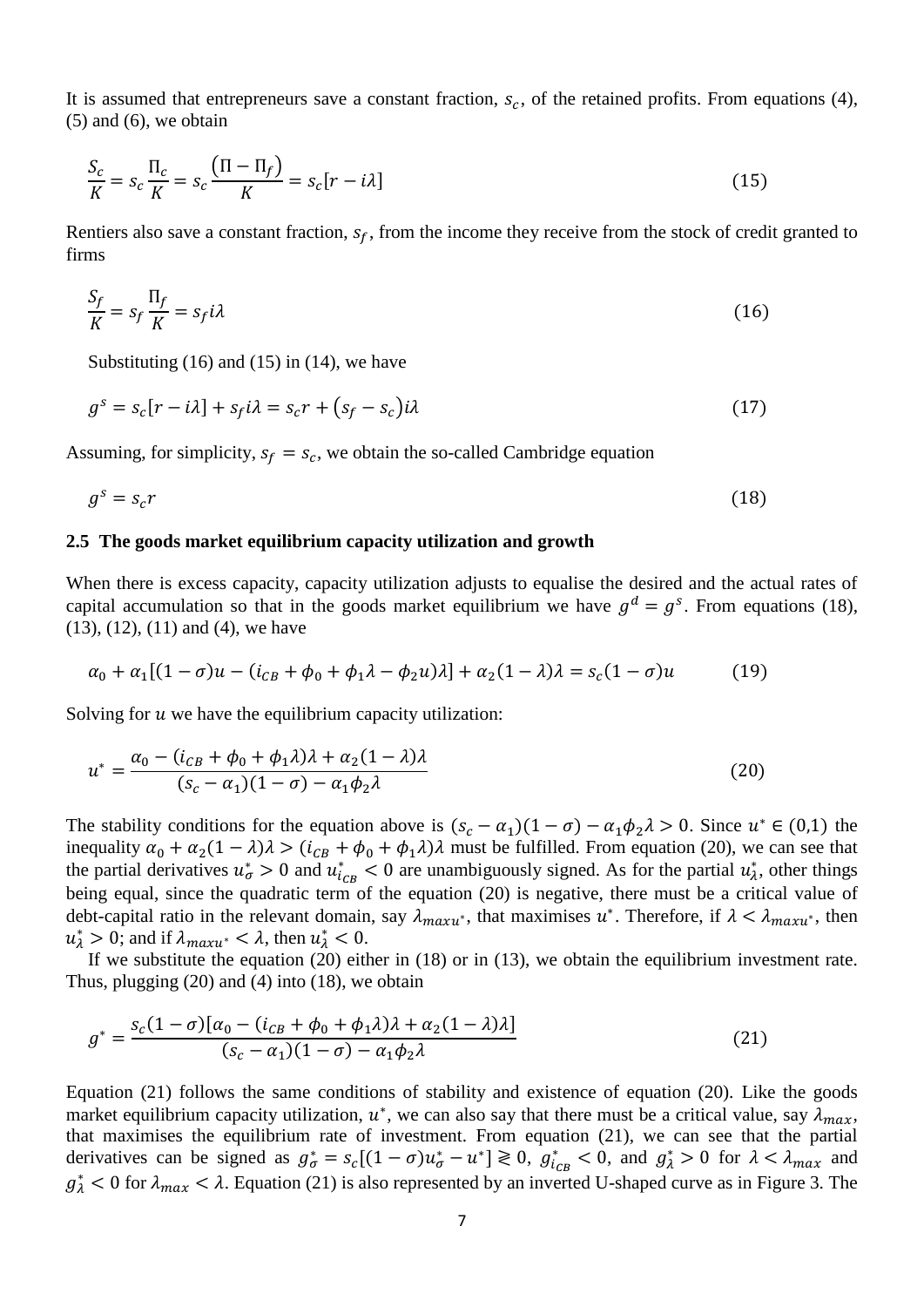only difference now is that equation (21) describes the equilibrium investment rate,  $g^*$ , instead of the aggregate investment function,  $g^d$ . Please note that, since  $g^* = s_c r^*$ , the critical values that maximise the investment and profit rates under the goods market equilibrium condition are the same.

### **3 Monetary policy and long-run inflation rate**

In this section we will analyse the impact of changes in the interest rate on the long-run inflation rate.

#### **3.1 Wages**

Following Dutt (1994), we claim the growth rate of nominal wages is positively related to the gap between the wage share desired by workers  $(\sigma_w)$  and the actual wage share, as follows

$$
w = \beta_w (\sigma_w - \sigma) \tag{22}
$$

where *w* is the rate of change in the nominal wage,  $\beta_w > 0$  is a parameter.

The wage share desired by workers depends on bargaining power of workers which, in turn, is positively related to the rate of employment. A tighter labour market increases the bargaining power of workers. Following Hein and Stockhammer (2011), let us assume a proportional relationship between the rate of employment and the rate of capacity utilization.

Thus, we can say that there is a positive relationship between the rate of capacity utilization and the wage share desired by workers, as follows

$$
\sigma_{w} = \beta u \tag{23}
$$

where  $\beta$  is a constant.

#### **3.2 Prices**

Drawing upon the work of Kalecki (1971), we state that in an oligopolistic market firms set the price level (P) according to a mark-up  $(\mu)$  over prime costs. Therefore, at a point in time, price level is given by

$$
P = (1 + \lambda) \frac{W}{a} \Rightarrow \frac{1}{1 + \mu} = \sigma \tag{24}
$$

Equation (24) demonstrates an inverse relationship between mark-up and the wage share.

At a point in time the price level is given by the equation (24), but over time we follow Dutt (1994) and hence the inflation rate can be given by

$$
p = \gamma_m(\sigma - \sigma_c) \tag{25}
$$

where p is the rate of inflation, that is, the inflation rate,  $\gamma_m > 0$  is a parameter, and  $\sigma_c$  is the wage share desired by firms. Equation (25) states that the larger the gap between the actual wage share and the wage share desired by firms, the larger the gap between the actual mark-up and the mark-up desired by firms.

Given the introduction of interest in the model, the mark-up must be able to cover the profits of enterprises and interest payments. Hence, the mark-up and the wage share desired by firms change due to two factors, i.e., the capacity utilization and the interest payments, as follows

$$
\sigma_c = \gamma_0 - \gamma_1 u - \gamma_2 i \lambda \tag{26}
$$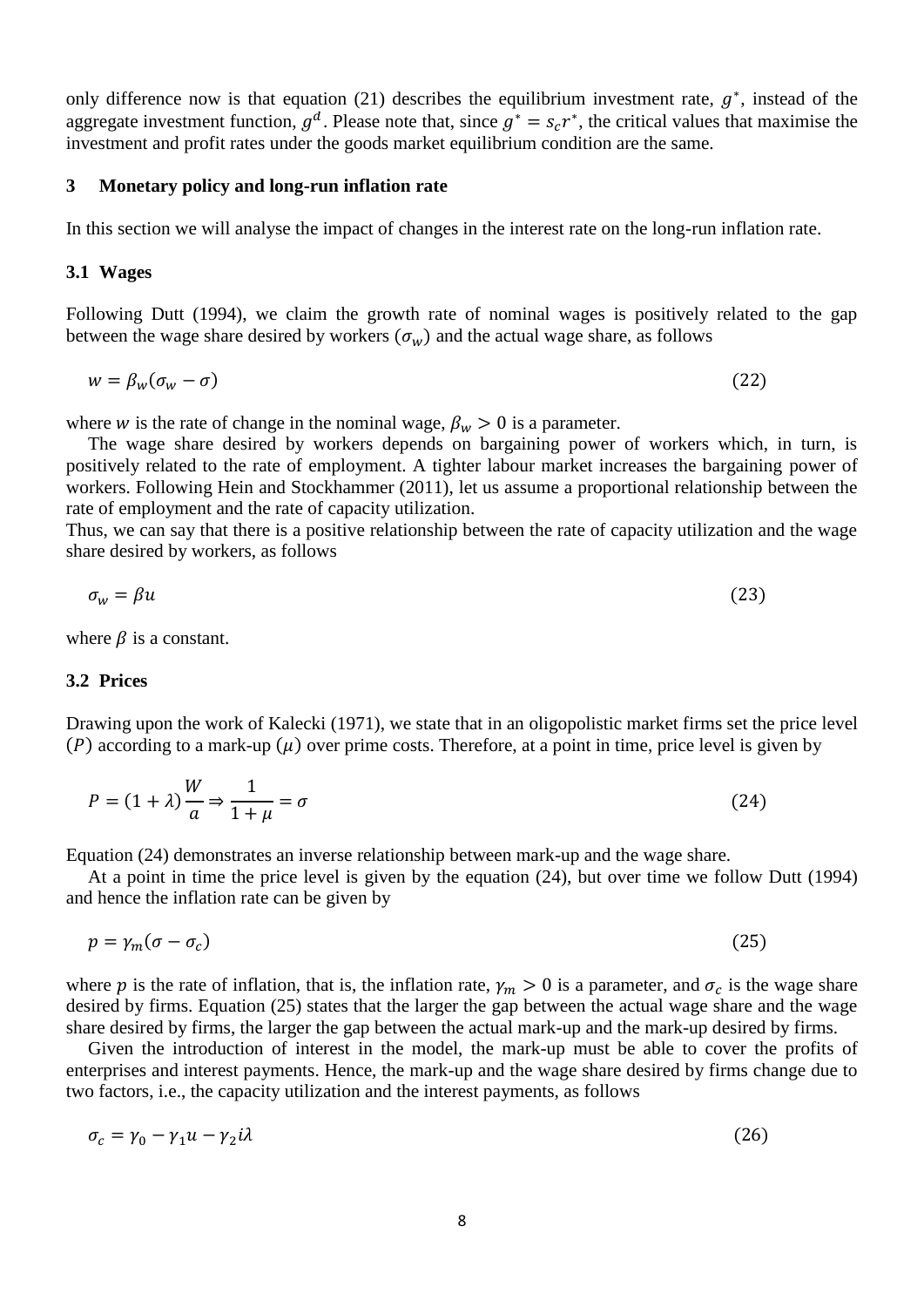where  $\gamma_0$ ,  $\gamma_1$ ,  $\gamma_2 > 0$  are parameters. Firms will be able to set a higher mark-up and hence a lower  $\sigma_c$  if they increase their perception of their monopoly power. It is assumed here without loss of generality that  $\gamma_1 > 0$ , since a stronger demand increases the capacity utilization, and thus encourage firms to target a lower  $\sigma_c$ . Nonetheless, it is worth noting that Kalecki (1954) also argued that an increase in the excess capacity could induce firms to increase the mark-up because of an increase in overhead costs, thereby implying that  $\gamma_1$  < 0. An increase in interest payments also increases the overhead costs, which may or may not induce firms to raise their mark-up. Here the mark-up is interest-elastic, as we are assuming  $\gamma_2 > 0$ .

Substituting equation (26) in (25), we obtain

$$
p = \gamma_m(\sigma - \gamma_0 + \gamma_1 u + \gamma_2 i\lambda) \tag{27}
$$

Equation (27) describes the extended inflation rate equation. If there exists excess capacity, then  $u = u^*$ , as discussed in equations (19) and (20). Since  $u^*$  is a function of  $\sigma$ ,  $\lambda$  and  $i_{CB}$ , if we want to demonstrate the impact of the interest rate on the inflation rate, then we must be able to analyse first how changes in the interest rate set by the Central Bank affect the long-run dynamics between the wage share,  $\sigma$ , and the debt-capital ratio,  $\lambda$ .

#### **3.3 The long-run dynamics between the wage share and the debt-capital ratio**

Let us now take the differential of  $\lambda$  with respect to time. From equation (6), we have

$$
\dot{\lambda} = \lambda (\dot{B} - g) \tag{28}
$$

Since the variation in the credit granted to firms is equal to the rentier's saving, we have

$$
\dot{B} = S_f = s_f \Pi_f = s_f iB \Rightarrow \frac{\dot{B}}{B} = s_f i = s_c i \tag{29}
$$

Substituting (29), (21), (12), and (11) in (28), we have

$$
\dot{\lambda} = \lambda s_c [(i_{CB} + \phi_0 + \phi_1 \lambda - \phi_2 u^*) - (1 - \sigma) u^*]
$$
\n(30)

It follows from equation (3) that the differential of the wage share with respect to time is given by

$$
\dot{\sigma} = \sigma(w - p - \dot{a}) \tag{31}
$$

where  $\dot{a}$  are the rate of change of the labour productivity,  $a$ . Substituting (26), (25), (23), (22), and also assuming for simplicity that  $\dot{a} = 0$ , that is, the labour productivity remains constant over time, and  $u = u^*$ , we obtain

$$
\dot{\sigma} = \sigma \{ \beta_w (\beta u^* - \sigma) - \gamma_m [\sigma - \gamma_0 + \gamma_1 u^* + \gamma_2 \lambda (i_{CB} + \phi_0 + \phi_1 \lambda - \phi_2 u^*) ] \}
$$
(32)

In the long run both the wage share and the debt-capital ratio stabilise, that is,  $\dot{\lambda} = \dot{\sigma} = 0$ . Since both *loci*  $\lambda = \sigma = 0$  yield equations of third degree, we can have up to three solutions of the non-linear dynamical system on the relevant domain. Hence, let us assume for convenience that there exists two distinct nontrivial solutions to the system, where  $(\lambda, \sigma) = (\lambda_{E1} < \lambda_{max}, \sigma_{E1})$  and  $(\lambda, \sigma) = (\lambda_{E2} > \lambda_{max}, \sigma_{E2})$  for all  $\lambda \in \mathbb{R}^+$ . It is worth noting that, by assuming  $\lambda_E < \lambda_{max}$ , we are saying that the financial structure of the firms is in the solvency region; if  $\lambda_E > \lambda_{max}$ , then firms are in the default region. That said, the Jacobian matrix of partial derivatives of the dynamical system constituted by equations (30) and (32) is given by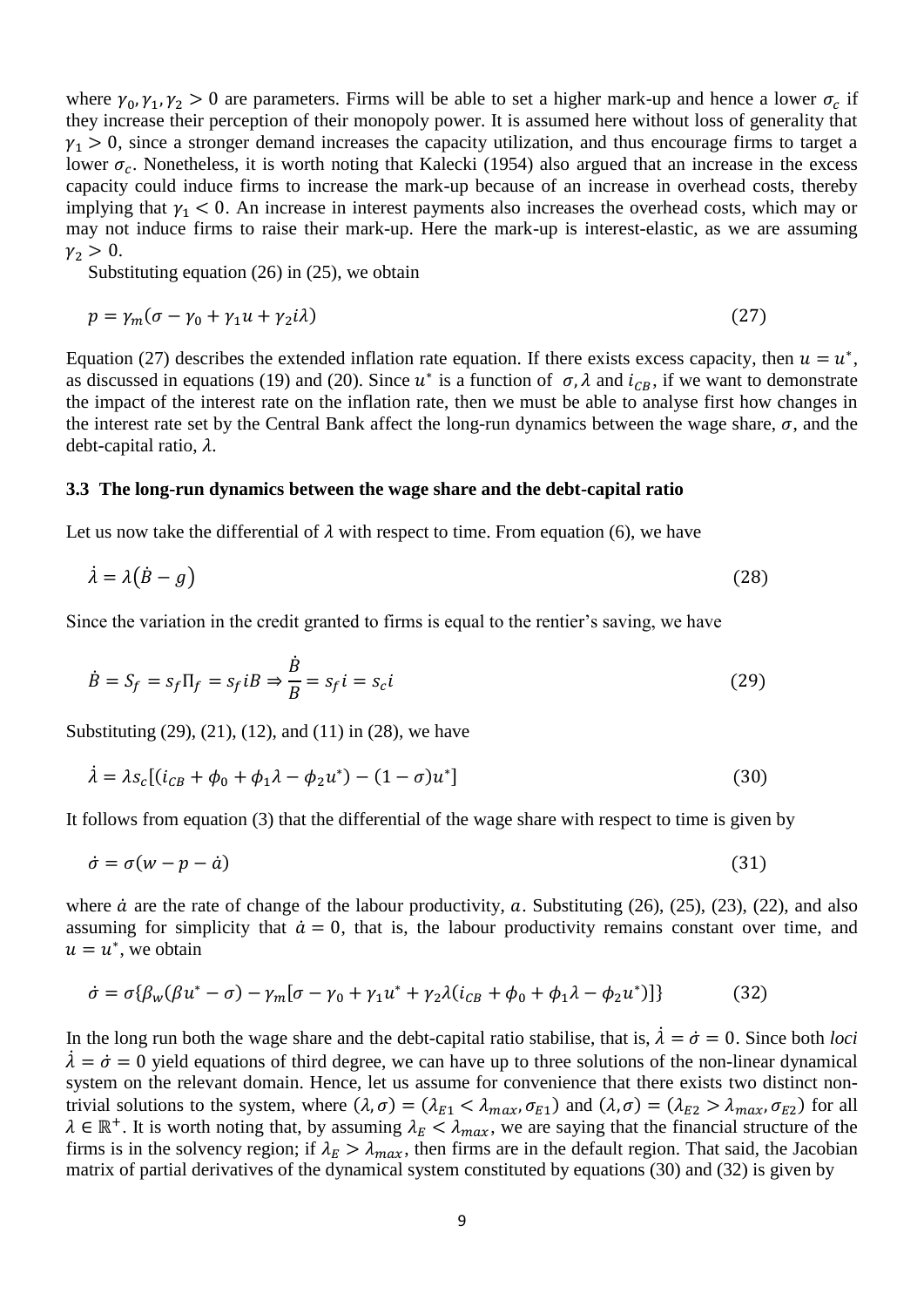$$
J_{11} = \frac{\partial \dot{\lambda}}{\partial \lambda} = s_c \{ (i + \phi_1 \lambda) - \phi_2 \lambda u_\lambda^* - (1 - \sigma)(u_\lambda^* + u^*) \} \le 0
$$
\n(33)

$$
J_{12} = \frac{\partial \lambda}{\partial \sigma} = -\lambda s_c \{ [\phi_2 + (1 - \sigma)] u_{\sigma}^* - u^* \} < 0
$$
 (34)

$$
J_{21} = \frac{\partial o}{\partial \lambda} = \sigma \{ h u_{\lambda}^* - \gamma_m \gamma_2 (i + \phi_1 \lambda) \} \ge 0
$$
\n(35)

$$
J_{22} = \frac{\partial \dot{\sigma}}{\partial \sigma} = h(u_{\sigma}^* \sigma + u^*) - 2(\beta_w \beta + \gamma_m) \sigma + \gamma_m \gamma_0 - \gamma_m \gamma_2 \lambda (i + \phi_2 u^*) < 0 \tag{36}
$$

where  $h = \beta_w \beta - \gamma_m (\gamma_1 - \gamma_2 \lambda \phi_2) > 0$ , which means it is assumed that the responsiveness of wages  $(\beta_w \beta)$  and market interest rate  $(\gamma_m \gamma_2 \lambda \phi_2)$  outweigh the elasticity of mark-up  $(\gamma_m \gamma_1)$  to changes in the capacity utilization. In fact, none of the partial derivatives above can be unambiguously signed. Therefore, in order to examine the stability conditions of the system we must impose some constraints over the parameters.

Let us examine equation (33). Even though the sign of  $J_{11}$  can go either way, the stability condition of the partial differential (33) requires that an increase in the debt-capital ratio share reduces its own growth rate. Formally, this stability condition is satisfied if the following inequality holds:  $(i + \phi_1 \lambda) - \phi_2 \lambda u_\lambda^*$  $(1 - \sigma)(u_{\lambda}^* + u^*)$  < 0. If the economy is in the solvency region on the relevant domain, that is,  $\lambda_E$  <  $\lambda_{max}$ , then it is more likely that this inequality will be satisfied, as  $u^*_{\lambda} > 0$ ; it means that the positive impacts of an increase in the debt-capital ratio on investments exceed the increase in the premium risk. Alternatively, if the economy is in the default region, that is,  $\lambda_E > \lambda_{max}$  and hence  $u^*_{\lambda} < 0$ , then it is more likely that  $J_{11}$  will be positive.

In equation (34) we assume the condition  $[\phi_2 + (1 - \sigma)]u^*_{\sigma} > u^*$  is satisfied, and hence the partial  $J_{12} = \partial \dot{\lambda}/\sigma$  is negative. Given  $u^*_{\sigma} > 0$ , an increase in the capacity utilization caused by a raise in real wages encourage lenders to reduce the risk premium set over the Central Bank interest rate; increased real wages also contracts (expands) the rate of investments in a profit-led (wage-led) economy. Assuming without loss of generality that the economy is profit led, the inequality above is satisfied if the increase in the capacity utilization, induced by a redistribution of income in favour of labour, reduces more the risk premium and the market interest rate than it decreases the rate of capital accumulation. In a wage-led economy, on the other hand, it is more likely to find  $J_{12} = \partial \lambda / \sigma < 0$ , as an increase in  $\sigma$  reduces *i* and increases  $g^*$  simultaneously.

Equation (35) is also ambiguously signed. Note that if the term  $|\gamma_m \gamma_2(i + \phi_1 \lambda)|$  is sufficiently large in absolute value, then the differential (35) is negative for all  $\lambda$  on the relevant domain. However, since we want to isolate the effect of increased indebtedness of firms on prices and capital accumulation, let us assume for convenience that  $|h u^*_{\lambda}| > |\gamma_m \gamma_2(i + \phi_1 \lambda)|$  for all  $\lambda \in \mathbb{R}^+$ . If this inequality is satisfied, and also assuming  $h > 0$ , then the sign of  $J_{21}$  depends exclusively on the sign of  $u_{\lambda}^{*}$ . It follows from equation (20) that if  $\lambda < \lambda_{max}$ , then  $u_{\lambda}^* > 0$  and  $J_{21} > 0$ , which means that an increase in  $\lambda$  boosts  $u^*$  and hence raises more wages than prices; and if  $\lambda_{max} < \lambda$ , then  $u^*_{\lambda} < 0$  and  $J_{21} < 0$ , implying that an increase in  $\lambda$ reduces  $u^*$  and hence lower more wages than prices.

Lastly, in equation (36), the sign of  $\partial \dot{\sigma}/\sigma$  can go either way. However, the stability condition requires that an increase in the wage share reduces its own growth rate. Hence, the following condition must be satisfied:  $h(u_{\sigma}^*\sigma + u^*) + \gamma_m\gamma_0 < \gamma_m\gamma_2\lambda(i + \phi_2u^*) + 2(\beta_w\beta + \gamma_m)\sigma$ . Please note that if the parameters measuring the speed of adjustment of the gaps between the actual wage share and the wage shares desired by workers and capitalists is large enough,  $\beta_w$  and  $\gamma_m$ , then the stability condition is fulfilled. A higher interest rate also helps to stabilise equation (36), as it increases mark-up and hence reduces the growth of real wages. Nonetheless, it is worth saying that satisfying this inequality is a necessary, but it is not sufficient condition to achieve stability for the whole system. It means that, even if a higher interest rate stabilises the equation (36), it does not necessarily stabilises the whole system of dynamical equations. In fact, as demonstrated below, it is the opposite, that is, a sufficiently high interest rate destabilises that system.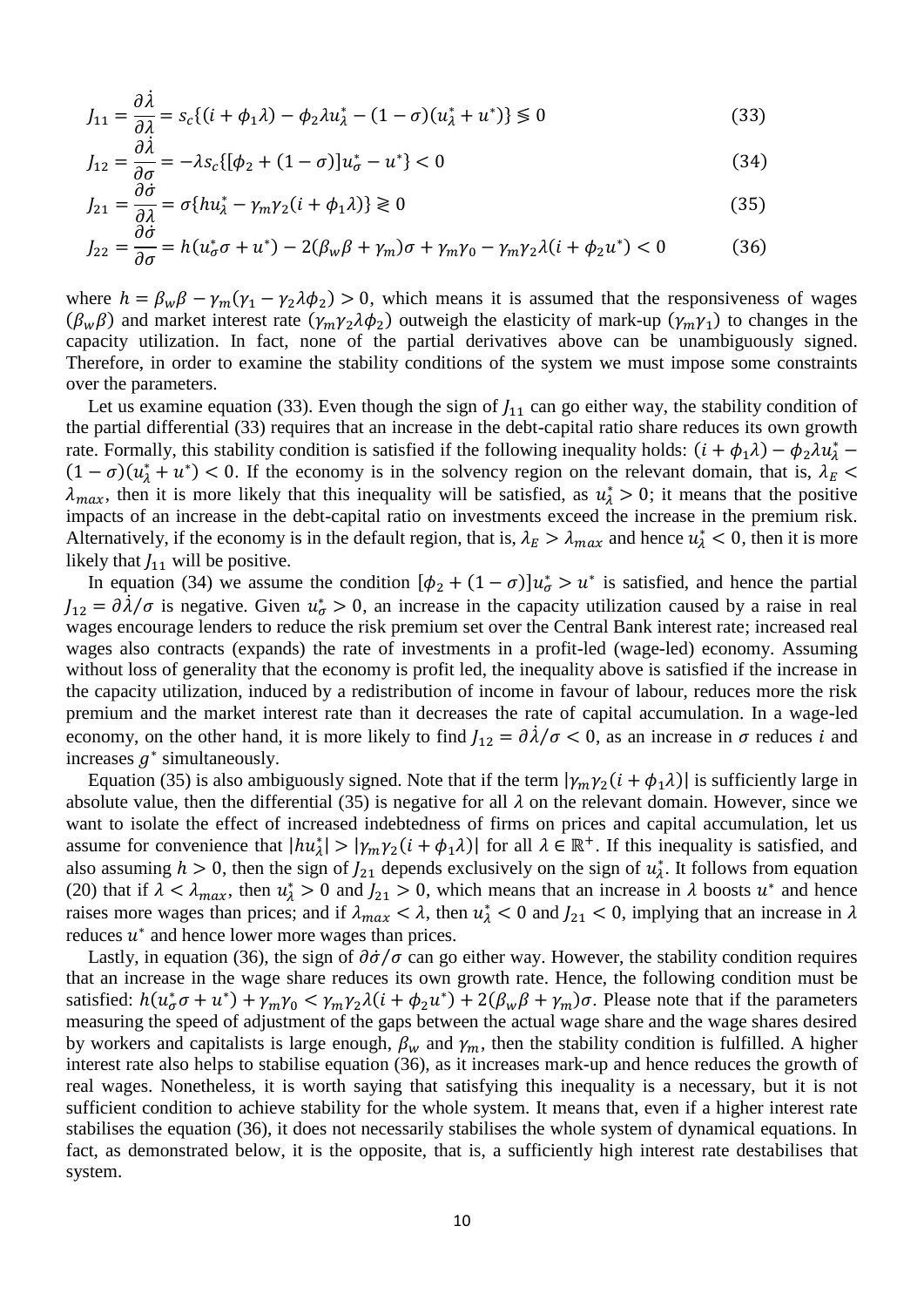Let us analyse now the conditions under which the dynamical system is stable. Since, by assumption,  $J_{11}$  < 0,  $J_{12}$  < 0 and  $J_{22}$  < 0, we can say that the stability of the system depends on the sign of  $J_{21}$ . Thus, we must examine both cases, that is,  $J_{21} > 0$  and  $J_{21} < 0$ .

In the solvency region, where  $\lambda_E < \lambda_{max}$  and  $u^*_{\lambda} > 0$ , we have  $J_{21} > 0$ . Since the trace and the determinant of the Jacobian matrix constituted by the partials (33) – (36) are  $Tr(J) = J_{11} + J_{22} < 0$  and  $D(J) = J_{11}J_{22} - J_{21}J_{12} > 0$  respectively, the system is stable around the equilibrium point  $(\lambda, \sigma)$  =  $(\lambda_{E1} < \lambda_{max}, \sigma_{E1})$ . In the default region, on the other hand,  $\lambda_E > \lambda_{max}$  and  $u_A^* < 0$ , thus implying that  $J_{21}$  < 0. Note that if  $u^*_{\lambda}$  < 0, it is more likely that  $J_{11}$  will become positive. Therefore, assuming  $J_{21}$  < 0 and  $J_{11} > 0$ , the trace  $Tr(J) = J_{11} + J_{22}$  cannot be unambiguously signed anymore. However, since the determinant  $D(J) = J_{11}J_{22} - J_{21}J_{12}$  is negative, the equilibrium point  $(\lambda, \sigma) = (\lambda_{E2} > \lambda_{max}, \sigma_{E2})$  is a saddle-point.

Figure 4 below presents the phase-diagram of the dynamical system. Both *loci*  $\lambda = \dot{\sigma} = 0$  can be represented by a third-degree equation. In equation (30),  $\dot{\lambda} = 0$ , the cubic term is positive, whereas in equation (32),  $\dot{\sigma} = 0$ , it is negative. In the solvency region, where we have  $J_{21} > 0$ , the *locus*  $\dot{\lambda} = 0$  is downward sloping around the stable equilibrium point, as  $-J_{11}/J_{12}$  is negative; whereas, given  $J_{11} < 0$ , the local slope of the *locus*  $\dot{\sigma} = 0$ , that is,  $-I_{21}/I_{22}$ , is positive around the stable equilibrium. In the default region, where  $J_{21}$  < 0 and  $J_{11}$  > 0, the *locus*  $\lambda = 0$  is upward sloping, since  $-J_{11}/J_{12}$  > 0; whereas the *locus*  $\dot{\sigma} = 0$  in this region is now downward slopping around the solution of the system, and hence  $-J_{21}/J_{22} < 0$  becomes positive.

#### [FIGURE 4]

Before we finish this subsection, we must pose the following question: what happens if the economy is in the saddle-point equilibrium? Any disturbance in the system that shifts the equilibrium solution to the left of  $\lambda_{E2}$  will make the system move towards the stable equilibrium in the solvency region. However, if any displacement in the equilibrium solution shifts the system to the right of  $\lambda_{E2}$ , then the system will fall into a trajectory of low wage share and ever-increasing debt-capital ratio. In this scenario, expansionary monetary and fiscal policies can bring the system back to the stable equilibrium in the solvency region. By reducing the benchmark interest rate the Central Bank simultaneously reduces the growth rate of loans and raises the firm's retained profit, thus boosting capital accumulation; ergo, the expansionary monetary policy reduces  $\lambda$  by decreasing  $\dot{B}/B$  and increasing  $g^*$ . If we assume that  $\alpha_0$  in the aggregate investment function (13) is the government expending relative to the capital stock, then an expansionary fiscal policy increases the equilibrium capacity utilization, foments investments and hence also helps to reduce  $\lambda$ . Therefore, in an unstable economy, expansionary monetary and fiscal policies bring the system back to the solvency region by reducing the firm's indebtedness.

### **3.4 The impact of the interest rate on the wage share and the debt-capital ratio: a comparative static analysis**

In this subsection we analyse how changes in the interest rate affects the wage share and the debt-capital ratio. To do this, we assume the parameters of the model satisfy the conditions of stability around the equilibrium point  $(\lambda, \sigma) = (\lambda_{E1} < \lambda_{max}, \sigma_{E1})$  presented in Figure 4. That said, the dynamical system constituted by equations (30) and (32) in the *loci*  $\lambda = \dot{\sigma} = 0$  is given by

$$
\begin{aligned}\n\lambda \left| \begin{array}{l} 0 &= \lambda s_c \left[ (i_{CB} + \phi_0 + \phi_1 \lambda - \phi_2 u^*) - (1 - \sigma) u^* \right] \\
\dot{\sigma} \right| & 0 &= \sigma \{ \beta_w (\beta u^* - \sigma) - \gamma_m [\sigma - \gamma_0 + \gamma_1 u^* + \gamma_2 \lambda (i_{CB} + \phi_0 + \phi_1 \lambda - \phi_2 u^*)] \} \\
\end{array}\n\end{aligned}\n\tag{37}
$$

Taking the differential with respect to  $\lambda$ ,  $\sigma$  and  $i_{CB}$ , and substituting the equations (33) – (36) in the differential, we have

$$
J_{11}d\lambda + J_{12}d\sigma = -Adi_{CB} \tag{39}
$$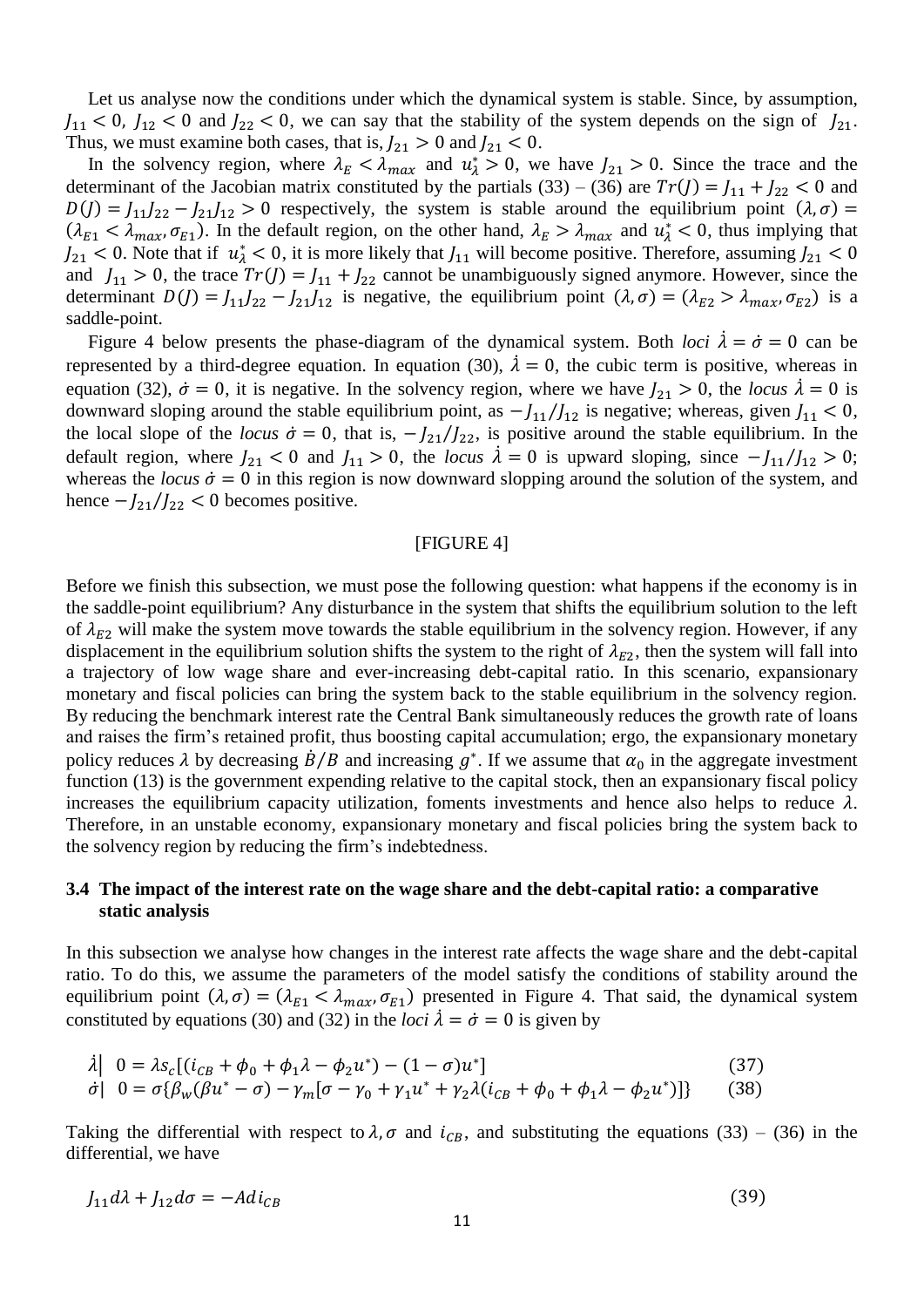$l_{21} d\lambda + l_{22} d\sigma = -Bdi_{CR}$  (40)

where, given  $u_i^* < 0$ , we have  $A = \left[ \lambda s_c(\sigma - \phi_2) u_{ic}^* \right] \ge 0$  and  $B = \left( h u_{ic}^* - \gamma_m \gamma_2 \lambda \right) \le 0$ . If we rearrange the equations (39) and (40) in matrix notation and invert the system,<sup>5</sup> we obtain

$$
\begin{bmatrix} d\lambda/di_{CB} \\ d\sigma/di_{CB} \end{bmatrix} = \frac{1}{2D(J)} \begin{bmatrix} J_{22} & -J_{12} \\ -J_{21} & J_{11} \end{bmatrix} \begin{bmatrix} -A \\ -B \end{bmatrix}
$$
\n(41)

From (41) we obtain the simultaneous impact of a raise in the interest rate on the wage share and the debtcapital ratio. Here we must bear in mind that the determinant,  $D(J)$ , is positive, and that the stability condition implies  $J_{11}, J_{12}, J_{22} < 0$  and  $J_{21} > 0$ . As we can see, the sign of the term A can go either way, which means we have two distinct possible cases, that is,  $A > 0$ ,  $B < 0$  and  $A < 0$ ,  $B < 0$ . To keep it short, only the first case will be discussed in detail here without loss of generality. The alternative case is presented briefly in the appendix.

Therefore, given  $A > 0$  and  $B < 0$ , the impact of a change in the interest rate on the wage share and the debt-capital ratio around the stable equilibrium point is given by

$$
\frac{d\lambda}{di_{CB}} = \frac{1}{2D(J)}(J_{12}B - J_{22}A) > 0
$$
\n(42)

$$
\frac{d\sigma}{di_{CB}} = \frac{1}{2D(J)}(J_{21}A - J_{11}B) \le 0
$$
\n(43)

See Figure 5 below for a qualitative analysis.

 $\overline{a}$ 

### [FIGURE 5]

Figure 5 portrays the possible scenarios following from the differentials (42) and (43). The slopes of the curves in the *loci*  $\dot{\lambda} = \dot{\sigma} = 0$  are essentially the same as in Figure 4.

We must now analyse how a raise in the interest rate shifts both curves  $\lambda = \dot{\sigma} = 0$ . It follows from equation (39) that a change in the interest rate changes the intercept of the curve  $\lambda = 0$  at the rate  $-A/I_{12} > 0$ . In other words, a raise in the interest rate shifts the curve  $\lambda = 0$  upwards. From equation (40) it can be seen that an increase in the interest rate shifts the curve  $\dot{\sigma} = 0$  downwards, as  $-B/I_{22} < 0$ .

Let us first analyse the unequivocal direct relationship between the interest rate and the debt-capital ratio in Figure 5. As for the relationship between interest rate and debt-capital ratio,  $\lambda = B/K$ , we must keep in mind that, given  $\dot{B} = s_f i = s_f (i_{CB} + \phi_0 + \phi_1 \lambda - \phi_2 u^*)$ , an increase in the benchmark interest rate  $(i_{CB})$  by the Central Bank always increases the growth rate of the firms' outstanding debt, as  $\partial \dot{B}/\partial i_{CB} = s_f(1 - \phi_2 u_{icB}^*) > 0$  where  $u_{icB}^* < 0$ . Besides, in equation (21), it is demonstrated that an increased interest rate impacts negatively on the equilibrium investment rate  $(g_{i_{CB}}^* < 0)$ , as it reduces the capacity utilization  $(u_{i_{CB}}^* < 0)$  and the retained profits of firms by increasing the interest payments in favour of rentiers. Ergo, an increased interest rate expands  $B$ , reduces  $g^*$ , and hence unequivocally raises the debt-capital ratio  $\lambda$ .

Now we examine the ambiguous impact of the interest rate on the wage share as presented in Figure 5. Let us examine first the impact of changes in the capacity utilization on the wage share. Since we assume that wages plus the risk premium are more elastic than prices to changes in the capacity utilization, that is,  $h > 0$ , the partial effect of an increase (decrease) in the capacity utilization also increases (decreases) the wage share. We know from equation (20) that the partial impact of an increased interest rate on the capacity utilization is negative,  $u_{i_{CB}}^* < 0$ ; on the other hand, as the curve  $\lambda = 0$  moves upwards along the

<sup>&</sup>lt;sup>5</sup> Let **A** be a 2x2 matrix and **x** and **b** be 2x1 matrices. If it is so, then the non-trivial solution of the linear system  $Ax=b$  is given by  $x = A^{-1}b$ , where  $A^{-1} = (1/D(A))adjA$ .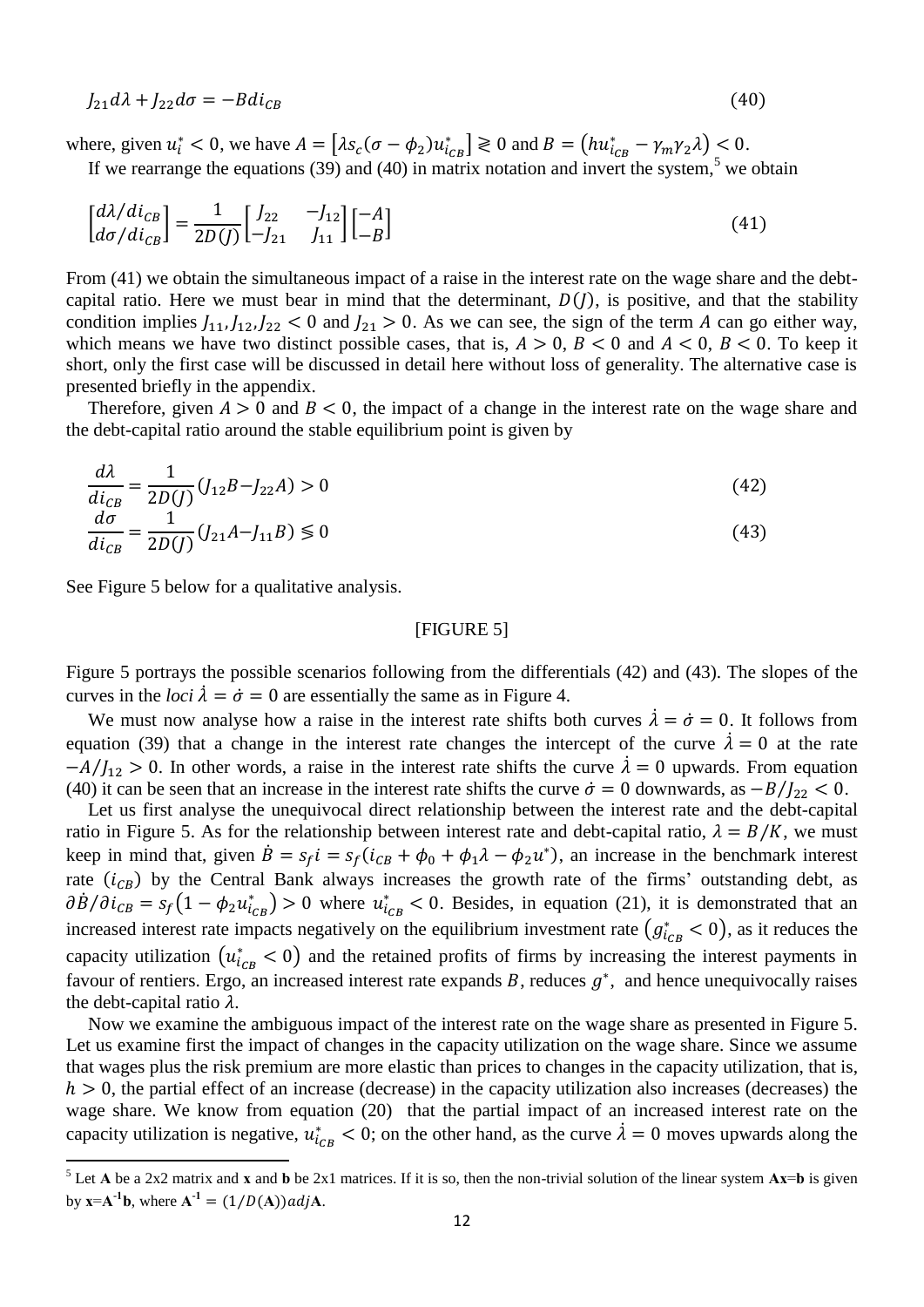curve  $\dot{\sigma} = 0$  after an increase in the interest rate,  $\lambda$  raises and affects positively the capacity utilization,  $u^*_{\lambda} > 0$ , in the solvency region, as also demonstrated in equation (20). Therefore, the net effect of interest rate shocks on the rate of capacity utilization is ambiguous. If the net impact of an increased interest rate on the capacity utilization is negative, then real wages drop and income is redistributed in favour of capitalists. Moreover, the increase in  $\lambda$  and  $i$  also increases the firms' overhead costs, forcing entrepreneurs to set a higher mark-up over prime costs which, in turn, leads to higher inflation and reinforces the fall in the real wages. In Figure 5, this is the case where an increase in the interest rate shifts the initial equilibrium towards the solution  $(\lambda, \sigma) = (\lambda_E', \sigma_E')$ . Contrastingly, if the positive partial effect of an increased debt-capital ratio on the capacity utilization,  $u_{\lambda}^{*}$ , is sufficiently large so that it overcompensates the negative partial effect of  $i_{CB}$  on real wages, then a raise in the interest rate can in fact increase real wages, and hence the wage share. This case is a theoretical possibility, even though, from experience, it seems highly unlikely that a raise in the interest rate also raises the wage share. We have this scenario when the initial equilibrium is displaced towards the solution  $(\lambda, \sigma) = (\lambda''_E, \sigma''_E)$ , as portrayed in Figure 5, after a raise in the interest rate.

#### **3.5 The net impact of an interest rate shock on the long-run inflation rate**

This subsection seeks to examine the conditions under which Central Banks can efficiently use interest rates to steer price increases. To do so, we analyse the transmission channels through which an interest rate shock affects the inflation rate. Equation (27) describes the inflation rate as a function of the wage share, the debt-capital ratio, and the interest rate. By taking the differential of the inflation rate with respect to the interest rate we have

$$
\frac{dp}{di_{CB}} = \frac{\partial p}{\partial \sigma} \frac{d\sigma}{di_{CB}} + \frac{\partial p}{\partial \lambda} \frac{d\lambda}{di_{CB}} + \frac{\partial p}{\partial i_{CB}}
$$
(44)

where  $\partial p/\partial \sigma = (1 + \gamma_1 - \gamma_2 \lambda \phi_2) u_{\sigma}^*$ ,  $\partial p/\partial \lambda = [(\gamma_1 - \gamma_2 \lambda \phi_2) u_{\lambda}^* + \gamma_2 (i + \lambda \phi_1)],$  and  $\partial p/\partial i_{CB} =$  $(d\sigma/di_{CB}) + \gamma_2 \lambda + (\gamma_1 - \gamma_2 \lambda \phi_2) u_{CB}^*$ . Since none of the partial differentials are unambiguously signed, we must set some constraints over the parameters. By assuming  $\partial p / \partial \sigma > 0$ , we are saying that, in equilibrium, the partial effect of a raise in the wage share on the inflation rate is positively, as the wage increases the prime costs of the firms. If  $\partial p / \partial \lambda > 0$ , then the partial effect of an increase in the debtcapital ratio also increases the amount of interest payments from firms to rentiers, thus forcing the former to raise the mark-up. Lastly, let us assume, for simplicity, that the absolute value of  $\partial p/\partial i_{CB}$  is negligible.

Equation (44) shows that the net impact of a raise in the interest rate on prices is ambiguous. Let us assume, without loss of generality, that an increase in the interest rate displaces the initial equilibrium solution  $(\lambda_E, \sigma_E)$  towards the new equilibrium  $(\lambda_E', \sigma_E')$  instead of  $(\lambda_E'', \sigma_E'')$ , as shown in Figure 5. That said, we want to know the net impact of an interest rate shock on inflation when such an increase in the interest rate raises the debt-capital ratio,  $\lambda'_E - \lambda_E > 0$ , and reduces the wage share,  $\sigma'_E - \sigma_E < 0$ simultaneously. In this case, the Central Banks can only reduce inflation by raising interest rates if the following condition is satisfied

$$
(1 + \gamma_1 - \gamma_2 \lambda \phi_2) u_{\sigma}^* \left| \frac{d\sigma}{di_{CB}} \right| > \left[ (\gamma_1 - \gamma_2 \lambda \phi_2) u_{\lambda}^* + \gamma_2 (i + \lambda \phi_1) \right] \frac{d\lambda}{di_{CB}} \tag{45}
$$

that is, if  $dp/d$   $i_{CB}$  < 0, then the inequality (45) is fulfilled. From equations (42) and (43) we know that, when the solution of the system shifts from  $(\lambda_E, \sigma_E)$  towards  $(\lambda_E', \sigma_E')$ , we have  $d\sigma/di_{CB} < 0$  and  $d\lambda/di_{CB} > 0$ . Please note that if the initial level of the market interest rate is sufficiently high, then the right-hand side of the inequality (45) becomes greater than the left-hand side, and hence the condition above is not fulfilled. It means that the simple use of interest rates as a monetary policy tool to control inflation is self-undermining. That is, if Central Banks successively raise the benchmark interest rates,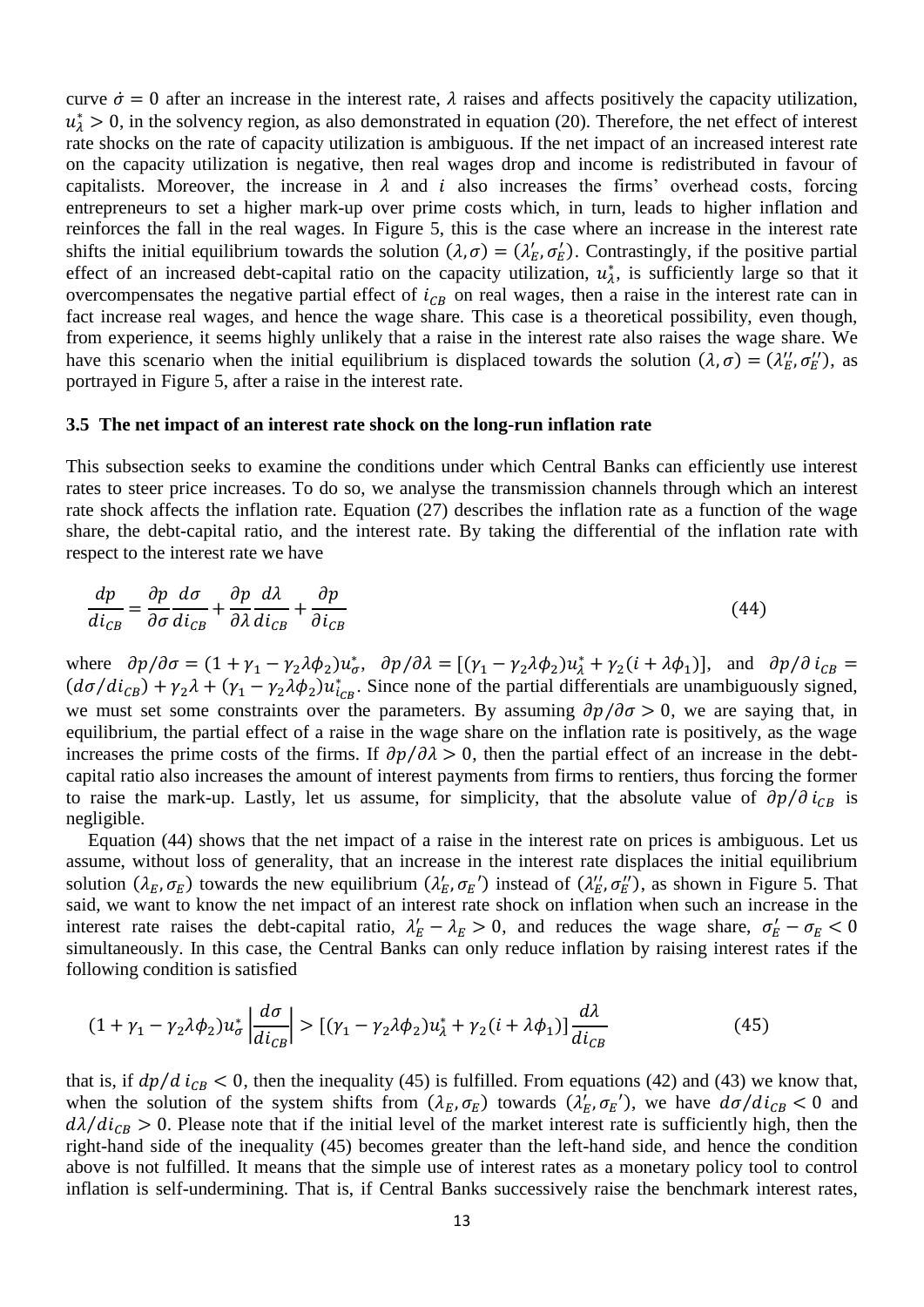then firms will be forced to increasingly set higher mark-ups over prime costs, hence boosting inflation. Furthermore, countries with a sufficiently high initial level of interest rates might not be able to promote a successful reduction in inflation by raising interest rates, if such an initial level of the market interest rate does not fulfill the condition (45). This case is of paramount importance for undeveloped countries, such as Brazil and Turkey for instance, where interest rates tend to be exceedingly high. The same conclusions we drew for the initial level of interest rates also hold for the initial level of the debt-capital ratio, as the greater the  $\lambda$ , the lesser the left-hand side of inequality (45). It basically means that if firms in the economy are heavily indebted, then an increase in the interest rate also increases the interest payments from firms to rentiers, which forces the formers to raise mark-ups and prices.

Figures 6 and 7 below illustrate two possible scenarios we can obtain when a raise in the benchmark interest rate reduces the wage share and increases the debt-capital ratio. Based on a linear approximation described in equation (44), in the first quadrant we plotted the iso-inflation curves in the system  $(\lambda, \sigma)$ . Note that, for convenience, we assume that  $\partial p/\partial i_{CR}$  is negligible. If  $\partial p/\partial i_{CR} < 0$ , for instance, then an increase in the interest rate reduces the value of the iso-inflation curve for constant levels of the wage share and debt-capital ratio. By assuming that  $(\gamma_1 u_i^* + \gamma_2 \lambda) = 0$ , we are also assuming that changes in the interest rate do not affect the values of the iso-inflation curves.

That said, since  $-{\left[ {\left( {\gamma _1 - \gamma _2 \lambda \phi _2 } \right)} u_\lambda^* + \gamma _2 (i + \lambda \phi _1 )} \right]}/{\left( {1 + \gamma _1 - \gamma _2 \lambda \phi _2 } \right)} u_\sigma^*$  < 0, the iso-inflation curve is downward slopping. Note that, other things equal, the more sensitive prices are to changes in the wage share (debt-capital ratio), the more gradual (steeper) the iso-inflation curve. The second and fourth quadrants only portray the relationship between interest rate and wage share and debt-capital ratio, respectively, as observed in Figure 4.

The first scenario in Figure 6 portrays the case where the Central Bank effectively reduces inflation by raising the interest rate.

### [FIGURE 6]

In this case, the Central Bank successfully manages to bring the inflation back to the target.

Figure 7, on the other hand, presents the scenario where an increased interest rate actually reinforces the inflationary trend in prices.

### [FIGURE 7]

In this scenario, an expansionary monetary policy might be able to reduce inflation, as the debt-capital ratio is more responsive to interest rate shocks than the wage share. That is, the negative impact of a decrease in the benchmark interest rate on the debt-capital ratio outweighs the positive impact on the wage share and hence reduces inflation. Contrastingly, the effect of an expansionary fiscal policy on prices is ambiguous. As discussed in the end of the subsection 3.3, an increase in the government expenditure relative to the capital stock reduces  $\lambda$ . It follows from the inequality (45) that a decrease in  $\lambda$ increases the left-hand side of the inequality; however, the impact of a reduced  $\lambda$  on the right-hand side of the inequality is ambiguous. Moreover, an increase in government spendings,  $\alpha_0$ , would also affect the values of the partials  $u^*_{\sigma}$  and  $u^*_{\lambda}$ , thereby making it more difficult to evaluate the impact of an expansionary fiscal policy on changes in the long-term inflation rate.

#### **4 Summary**

This paper developed a formal model to account for the net impact of a raising interest rate on long-term inflation. Here we identify two basic transmission channels through which monetary policy affects prices: i) a raise in interest rates is more likely to decrease unit labour costs by reducing wages; ii) an interest rate shock is more likely to expand overhead costs by increasing interest payments. The net impact of a contractionary monetary policy on long-term inflation, then, depends on the relative responsiveness of prices to changes in the wage share and interest payments. Thus, inflation is the result of distributive conflict between workers, entrepreneurs and rentiers for a larger share of national income.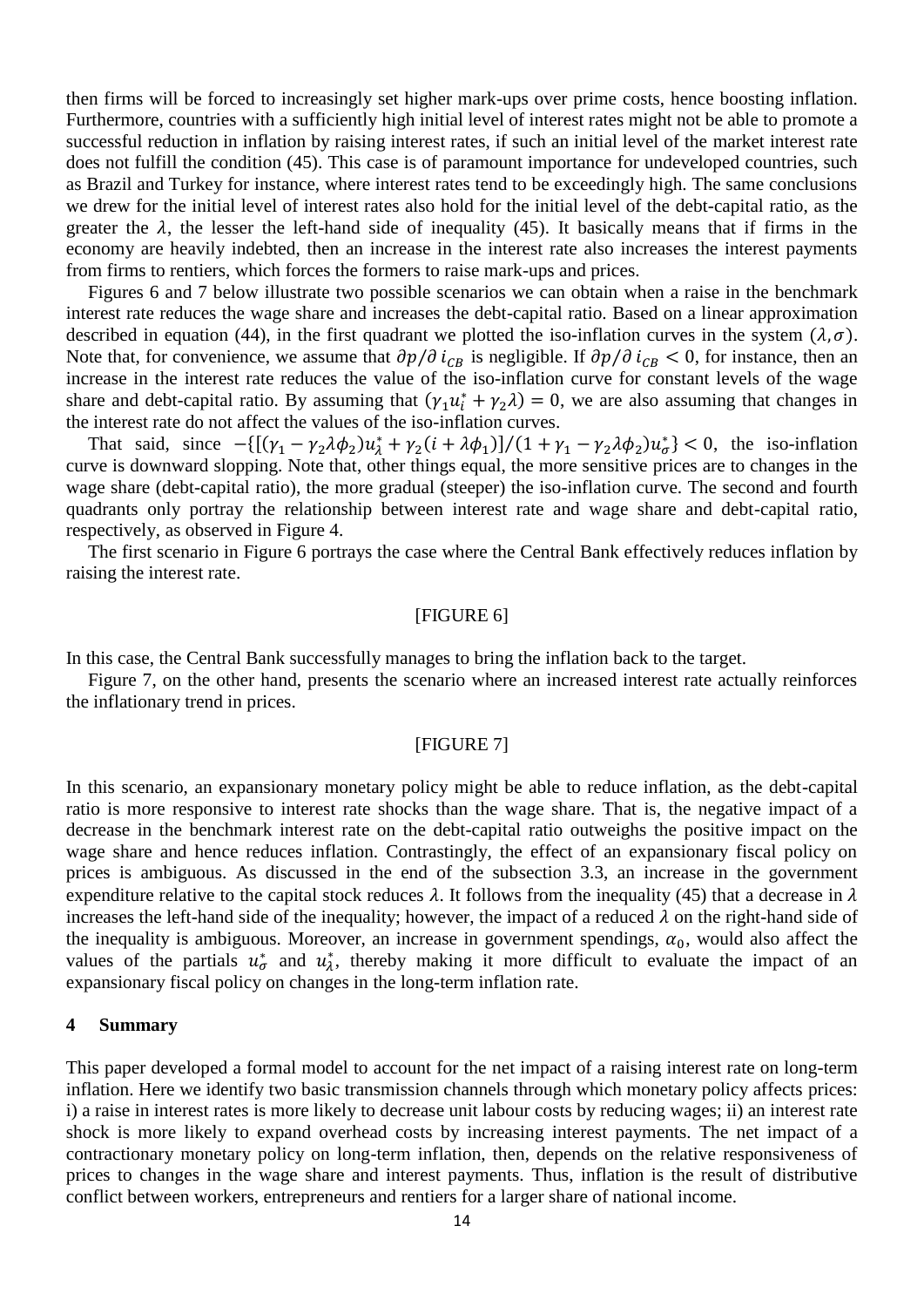By introducing the idea that interest rate shocks also affect the amount of credit granted to firms, we demonstrate how changes in debt payments from firms to rentiers impact on firms' overhead costs and hence inflation. In a scenario where decision makers face fundamental uncertainty, firms and commercial banks tend to form different expectations about the future, which usually leads to credit rationing since banks tend to be more risk-averse than firms. Moreover, nothing guarantees *a priori* that the marketclearing amount of loans set by borrowers and lenders yields a sustainable trajectory of capital accumulation and inflation over time. In the case of a financially unstable system, we demonstrate that a mix of expansionary fiscal and monetary policies can bring the economy back to a stable path of capital accumulation and inflationary process.

It is worth noting that this is a closed economy model. In an open economy, given that relative prices do not change in the long run, the firms would hardly be able to pass on rising costs to prices indefinitely. This would squeeze the profitability of domestic firms and undermine the accumulation of capital in the long run. However, we leave the analysis of the open economy for future research.

In short, we can say that our model raises a critique with respect of the ability of central banks to effectively achieve the inflation target in the long run. In the New Consensus Macroeconomics there is a clear-cut difference between the short and the long run. The NAIRU, according to this paradigm, is a long-run equilibrium rate of unemployment which depends exclusively on structural factors and hence is not subjected to short-run fluctuations. However, as demonstrated here, the equilibrium employment rate, which is a function of the capacity utilisation, depends on the dynamics of indebtedness of firms over time. Prices are also affected by multiple factors, such as the labour cost, the level of mark-up set by firms, and market interest rates. Therefore, our model suggests that the inflation target set by the central bank may not be constant since the equilibrium employment rate, wages, firms' mark-up and market interest rates (liquidity and risk premium) also vary over time.

### **Bibliography**

- Arestis, P. and Sawyer, M. 2006. *A handbook of alternative monetary economics*. Cheltenham, UK and Northampton, MA, USA: Edward Elgar
- Charles, S. 2008. Teaching Minsky's financial instability hypothesis: a manageable suggestion. *Journal of Post Keynesian Economic*, vol. 31, 125–138
- Clarida, R., Gali, J. and Gertler, M. 1999. The science of monetary policy: a New Keynesian perspective, *Journal of Economic Literature*, vol. 37, 1661–707
- Davidson, P. 2006. Can, or Should, a Central Bank Inflation Target? *Journal of Post Keynesian Economics*, vol. 28, 689–703
- Dequech, D. 1999. Expectations and Confidence Under Uncertainty. *Journal of Post Keynesian Economics*, vol. 21, 415–430
- Dutt, A. K. 1984. Stagnation, income distribution and monopoly power, *Cambridge Journal of Economics*, vol. 8, 25–40
- Dutt A. K. 1994. 'On the long-run stability of capitalist economies: implications of a model of growth and distribution', in Dutt A. K. (ed.): *New Directions in Analytical Political Economy*, Edward Elgar, Aldershot.
- Hein, E. 2007. Interest rate, debt, distribution and capital accumulation in a post-kaleckian model, *Metroeconomica*, vol. 58, 310–339
- Hein, E. 2008. *Money, distribution conflict and capital accumulation*. Basingstoke: Palgrave Macmillan
- Hein, E. and Stockhammer, E. 2011. 'A post-Keynesian macroeconomic model of inflation, distribution and employment,' in Hein, E. and Stockhammer, E. (eds), *A modern guide to Keynesian macroeconomics and economic policies*, Cheltenham, UK and Northampton, MA, USA: Edward Elgar, 112–136

Kaldor, N. 1982. *The scourge of monetarism*. Oxford: Oxford University Press.

Kalecki, M. 1954. *Theory of Economic Dynamics: An Essay on Cyclical and Long-Run Changes in Capitalist Economies*, New York: Monthly Review Press Classic, 2009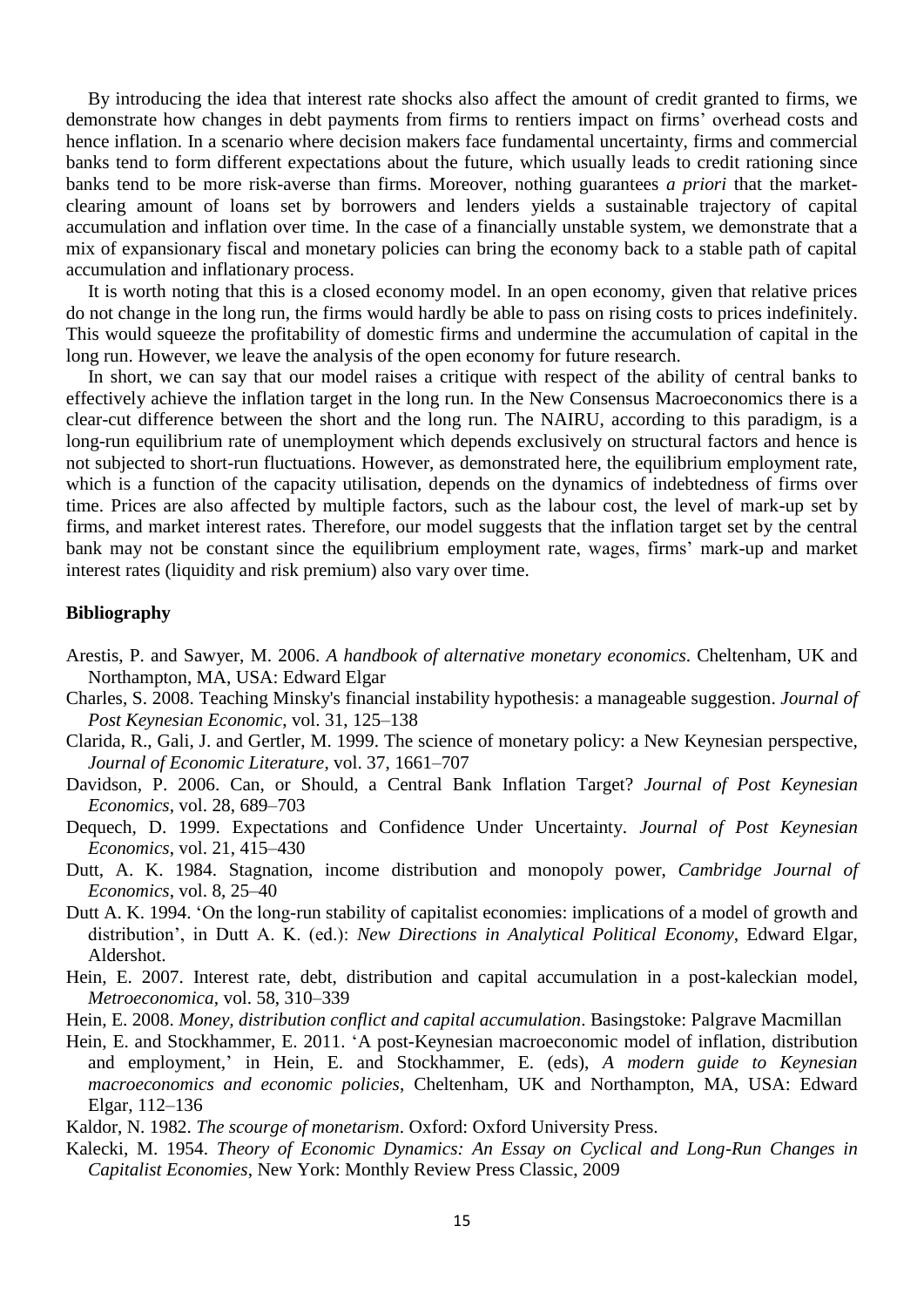Kalecki, M. 1971. 'Costs and prices,' in *Selected Essays on the Dynamics of the Capitalist Economy*, Cambridge, Cambridge University Press

Cambridge, Cambridge University Press

- Lavoie, M. 1984. The endogenous flow of credit and the post-Keynesian theory of money. Journal of Economic Issues, vol. 18, 771–797
- Lavoie, M. 2014. *Post-Keynesian economic: new foundations*. Cheltenham, UK and Northampton, MA, USA: Edward Elgar
- Lima, G. T. and Meirelles, A. J. A. 2007. Macrodynamics of debt regimes, financial instability and growth, *Cambridge Journal of Economics*, vol. 31, 563–580
- Lima, G., T. and Seterfield, M. 2008. Targeting and macroeconomic stability in a post Keynesian economy. *Journal of Post Keynesian Economics*, vol. 30, 435–461

Meyer, L. H. 2001. Does money matter? *Federal Reserve Bank of St Louis Review*, vol. 83, 1–15

- Minsky, H., P. 1975. *John Maynard Keynes*. New York: Columbia University Press
- Palley, T., I. 1996. Accommodationism versus structuralism: time for an accommodation. *Journal of Post Keynesian Economics*, vol. 18, 585–594
- Sawyer, M. 2006. Inflation Targeting and Central Bank Independence: We Are All Keynesians Now! Or Are We? *Journal of Post Keynesian Economics*, vol. 28, 639–652
- Taylor, J. 2000. Teaching modern macroeconomics at the principles level, *American Economic Review*, vol. 90, 90–4
- Wolfson, M., H. 1996. A post Keynesian theory of credit rationing. *Journal of Post Keynesian Economics*, vol. 18, 443–470

### **Appendix**

If and  $A < 0$ ,  $B < 0$ , then:

$$
\frac{d\lambda}{di_{CB}} = \frac{1}{2D(J)} (J_{12}B - J_{22}A) \le 0
$$

$$
\frac{d\sigma}{di_{CB}} = \frac{1}{2D(J)} (J_{21}A - J_{11}B) < 0
$$

The formal result can be illustrated by the figure below:

[FIGURE APPENDIX]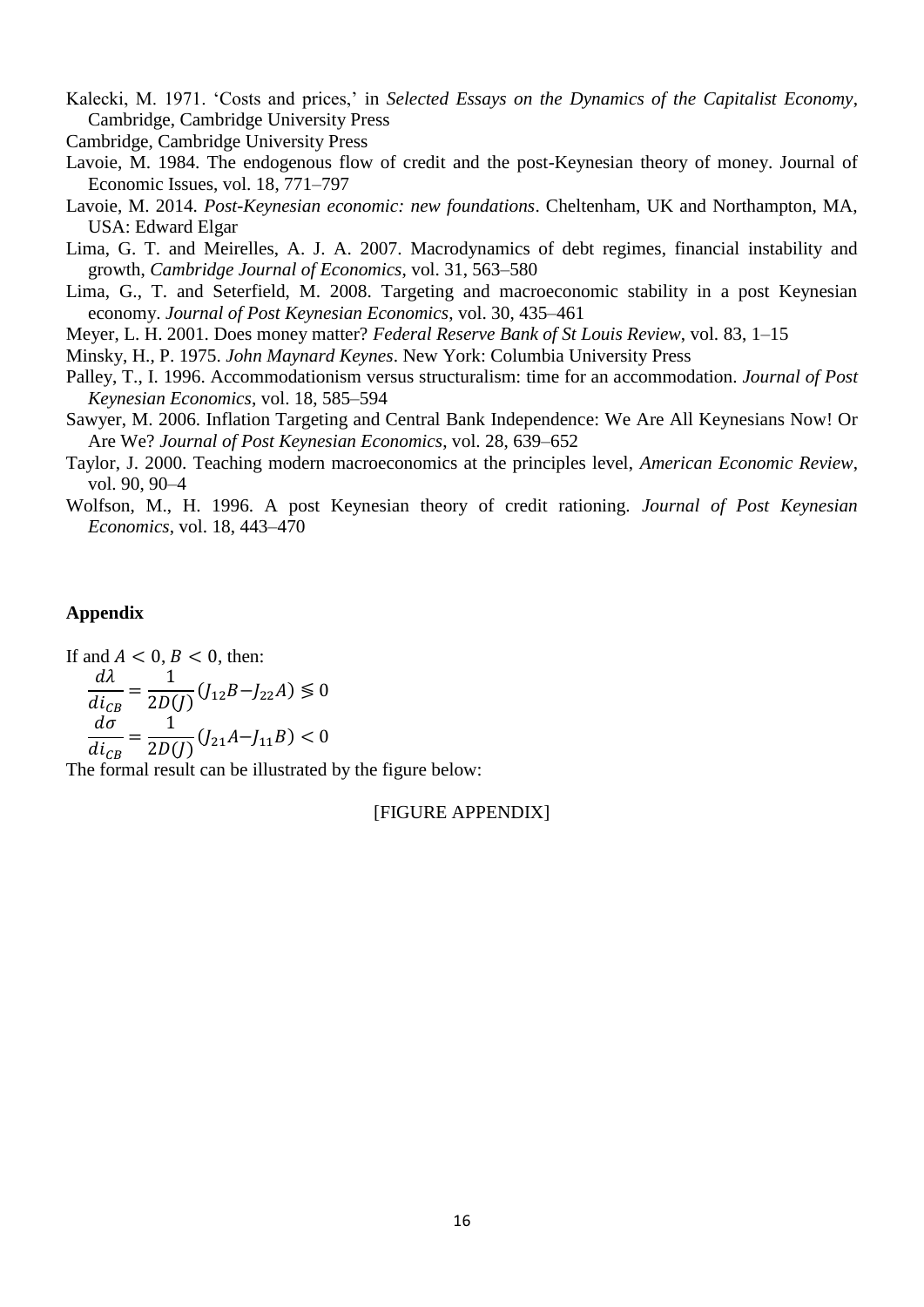# **FIGURES**





Figure 2 – Notional and effective demand curves for loans and the endogenous money supply curve

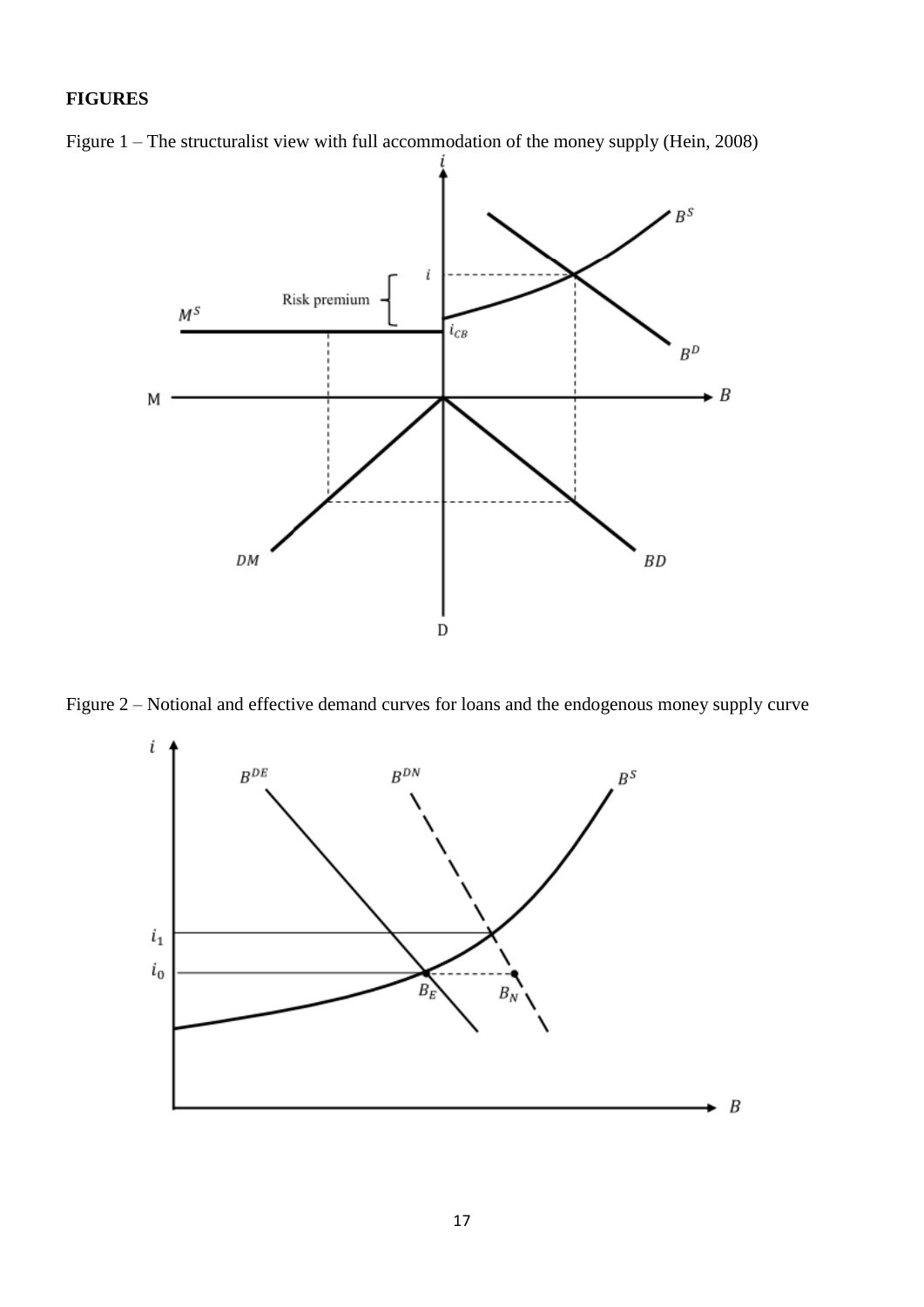Figure 3 – Debt-capital ratio and capital accumulation



Figure 4 – The dynamical system between the debt-capital ratio and the wage share

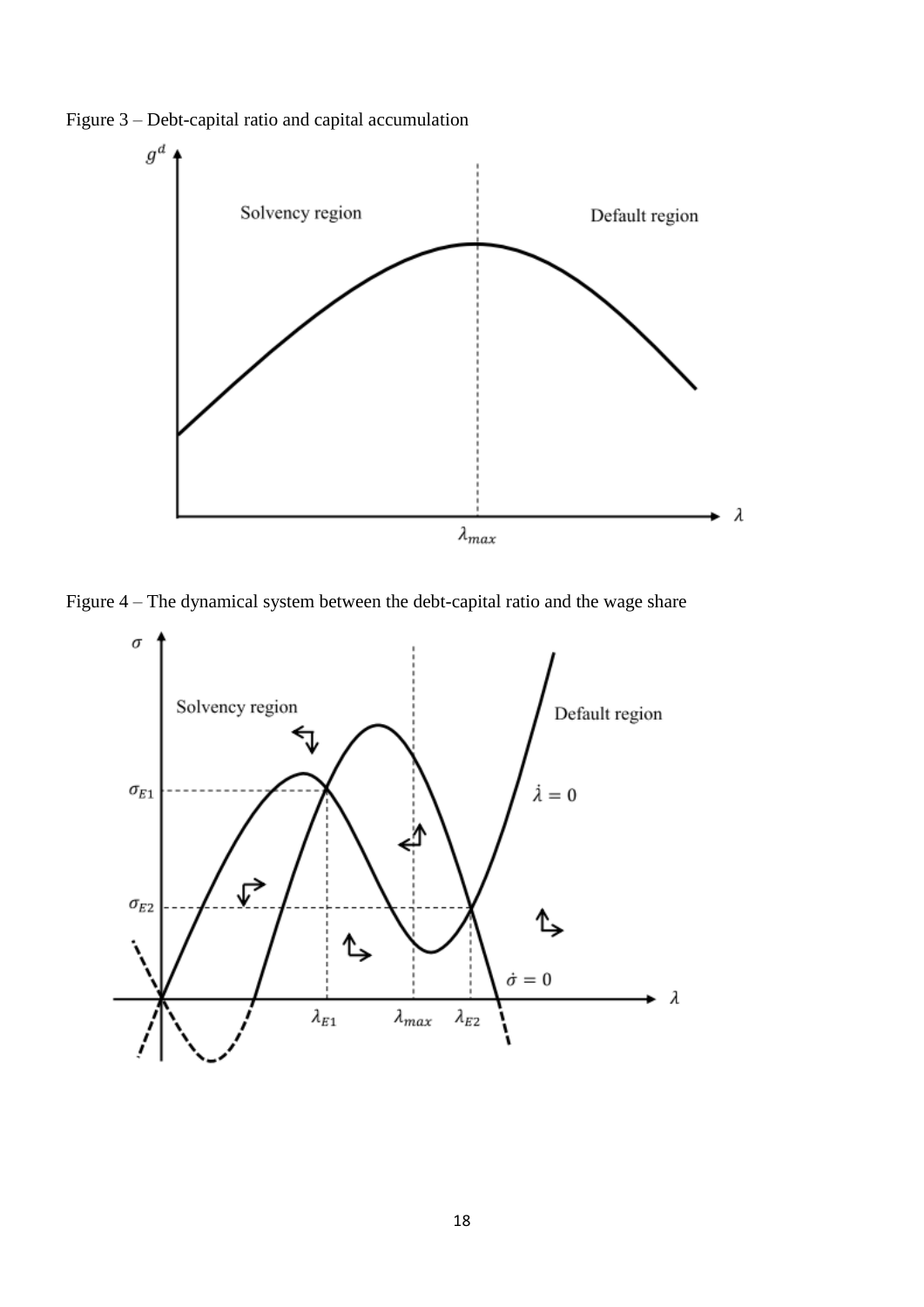

Figure 5 – The impact of a raise in the interest rate on the wage share and debt-capital ratio

Figure 6 – Effective monetary policy